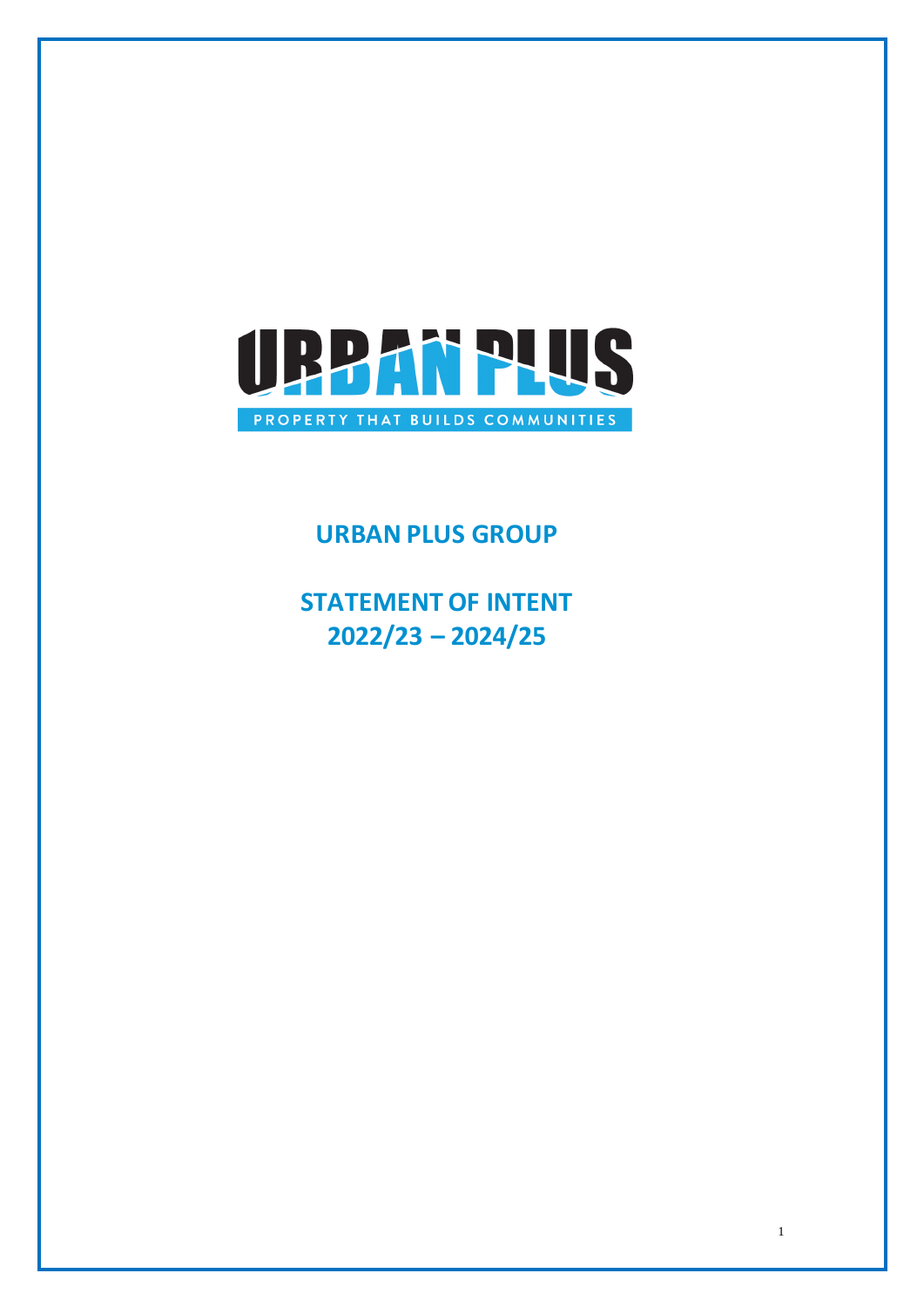# **Contents**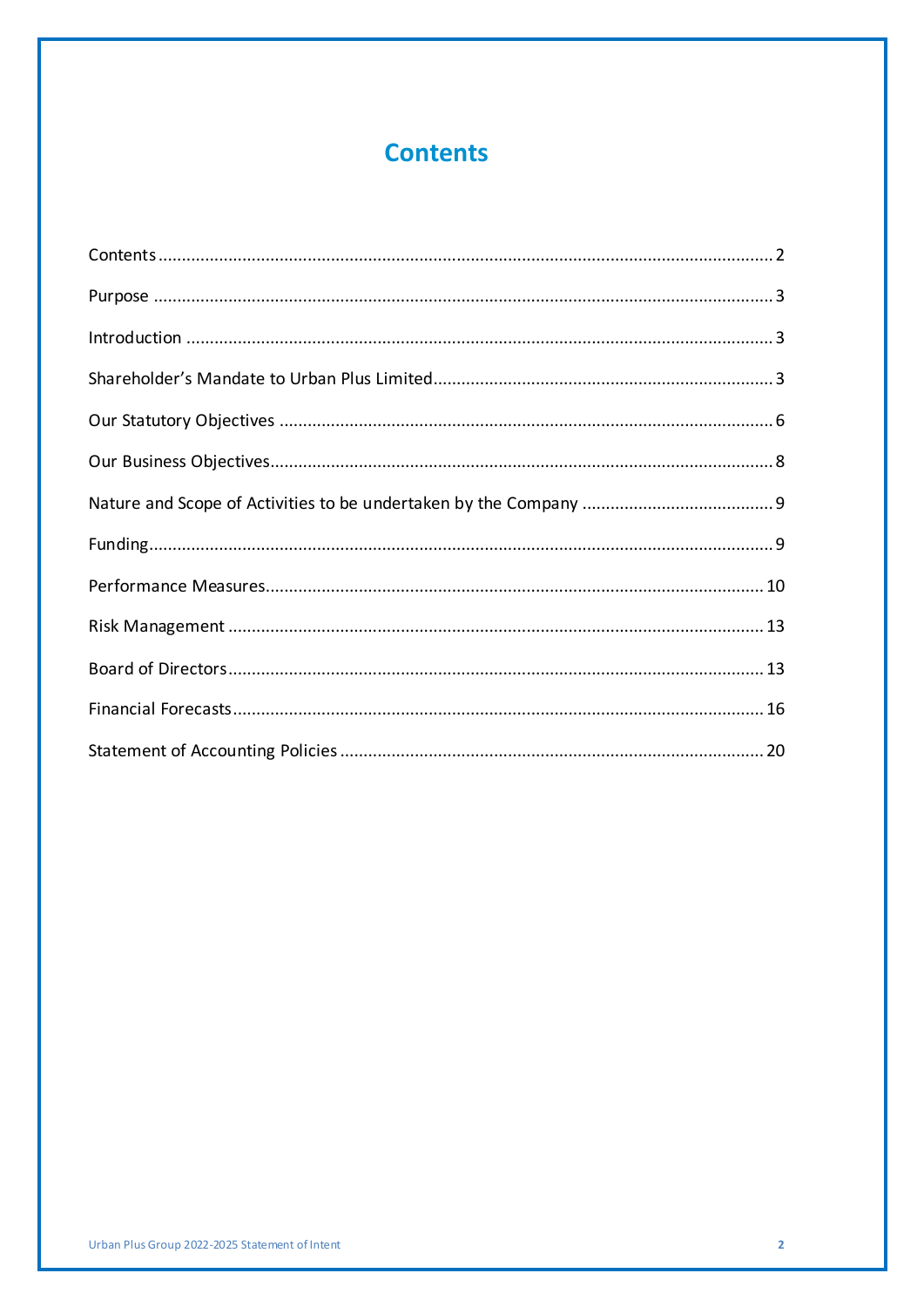# **Purpose**

The purpose of this Statement of Intent is to:

- a. State publicly the activities and intentions of this Council-Controlled Organisation for the year and the objectives to which those activities will contribute;
- b. Provide an opportunity for shareholders to influence the direction of the organisation; and
- c. Provide a basis for the accountability of the directors to their shareholders for the performance of the organisation.

This Statement of Intent covers the year 1 July 2022 to 30 June 2023 and forecasts for the following two financial years. It has been prepared in accordance with Section 64 (1) of the Local Government Act 2002.

# **Introduction**

UPL is wholly owned by Hutt City Council (HCC) and operates as a Council Controlled Organisation (CCO) under the Local Government Act 2002. UPL was established effective 1 May 2007 with principle objectives as stated below under 'Our Business Objectives'.

UPL is a company registered under the Companies Act 1993, is governed by the requirements of that Act and Section 6 of the Local Government Act 2002, and is covered by law and best practice. It also has responsibilities under the general law including the Resource Management Act 1991.

The Urban Plus Group comprises Urban Plus Limited (UPL), UPL Limited Partnership (UPLLP) and UPL Developments Limited (UPLDL).

# **Shareholder's Mandate to Urban Plus Limited**

UPL is charged with providing housing outcomes for Te Awa Kairangi Lower Hutt. In alignment with the Shareholder's revised 2022 – 2025 key priorities and expectations (set out below), UPL will set out to deliver wider housing outcomes and benefits than previous years.

Historically, UPL's involvement in the local housing market was to fill and stimulate gaps not being addressed by developers and act as a catalyst for medium density at affordable levels to the general market. With those areas now being addressed by other providers and developers, UPL's recent and current focus is towards being the developer and supplier of housing outcomes to Community Housing Providers (CHPs) and iwi, as well as releasing affordable homes to first home buyers at discounted pricing levels and continuing to grow its own rental portfolio where possible.

In its first year (2021/22 FY) of addressing a wider remit, UPL broadened its attention and operations to enter into partnerships with iwi and Community Housing Providers for housing outcomes and secured further land / property for future projects. This has provided a foundation for which to address a somewhat revised, yet similar, Statement of Expectations from its Shareholder (2022-25 period). The company's goals now are to develop strategies and frameworks to meet and deliver these expectations in the upcoming years.

In alignment with the Shareholder's wider expectations and deliverables, it is collectively acknowledged that ,UPL cannot act as both developer and continue to hold property long term that is not specifically for its own portfolio. Cyclical project programming and delivery (by way of sales) are fundamental to successfully delivering the company's objectives and remaining commercially solvent. Future projects' success and deliverables are reliant on a continued cycle of development and release (and repeat).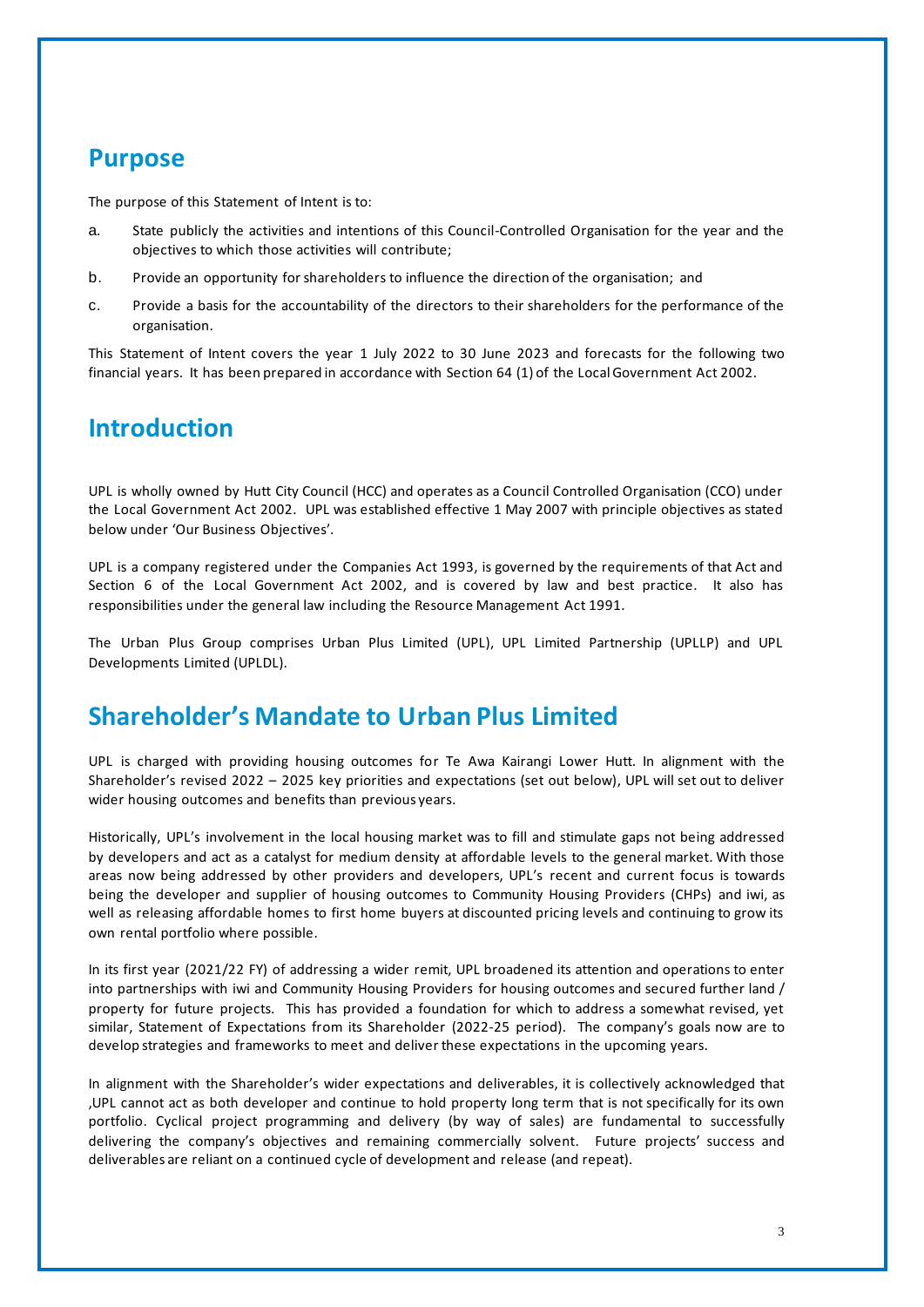### **Strategic Priorities**

### **1. Provide for Housing Need**

UPL is to provide for need across the housing continuum. UPL will develop and implement a framework to enable the development of social housing and housing for a range of households in addition to those who qualify as '65 years-plus / predominantly low-income elderly' (see definition p8), market rental, affordable housing and commercially focussed developments. The primary focus of this priority is to bring more homes into the supply chain.

### **1.1 Release of Council-Owned Land for Development**

To effect 1 (above), UPL will work closely with the Shareholder throughout the 202 2-23 financial year and outer lying years to assist in reviewing and identifying parcels of council-owned land to enable further growth and assist in achieving its Urban Growth targets to assist in addressing the housing shortage currently being experienced in Lower Hutt. There is formal direction^ from Central Government (NPS-UDC) to Local Government to provide more residentially zoned land for development than is currently being supplied due to projected population growth.

^Source: John Pritchard, Principal Research & Policy Advisor at HCC 4/11/2020 email extract: *"The Housing and Business Development Capacity Assessment, completed in circa October 2019 in response to the National Policy Statement on Urban Development Capacity (NPS -UDC), population growth in Lower Hutt will mean [Lower Hutt] needs between 5,233 and 9,606 additional dwellings up to 2047. (For planning purposes the NPS-UDC requires Council to provide for more supply than the above so the figures are increased to 6,105 and 11,256. We also need to deliver a range of housing types to respond to population changes."*

#### **2. Build More Housing Partnerships**

In order to deliver homes across the areas of the housing continuum identified in point 1 above, UPL is to develop and strengthen relationships and partnerships with key entities such as

- Community Housing Providers(CHPs) with at least one being a Māori CHP;
- Mana whenua Te Runanga O Te Ati Awa, Ngati Toa Rangitira and Taranaki Whanui (Port Nicholson Block Settlement Trust);
- Non-governmental organisations (such as local service providers)
- Developers;
- Central Government organisations (Kāinga Ora, Ministry of Housing & Urban Development);
- Tertiary Education providers (WelTec, Whitireia).

Partnerships with key organisations within the housing and social sectors will enable UPL to achieve outcomes where it cannot achieve them on its own. UPL is charged with delivering housing outcomes to organisations which provide their own in-house management and wrap-around support services.

### **3. Build Pathways to Permanency**

UPL will (either directly or indirectly) deliver where appropriate, initiatives such as shared equity, rent to buy, reduced deposit schemes, and other means of assisting qualifying households into home ownership. It is anticipated that such initiatives can be aligned via partnerships with Crown agencies, and partners such as CHPs and mana whenua.

### **4. Application of Agreed Environmental Standards**

UPL will continue to build homes to a standard of no less than Homestar 6. The aim of this priority is for UPL and Council to show environmental leadership by continuing to set higher standards for how we deliver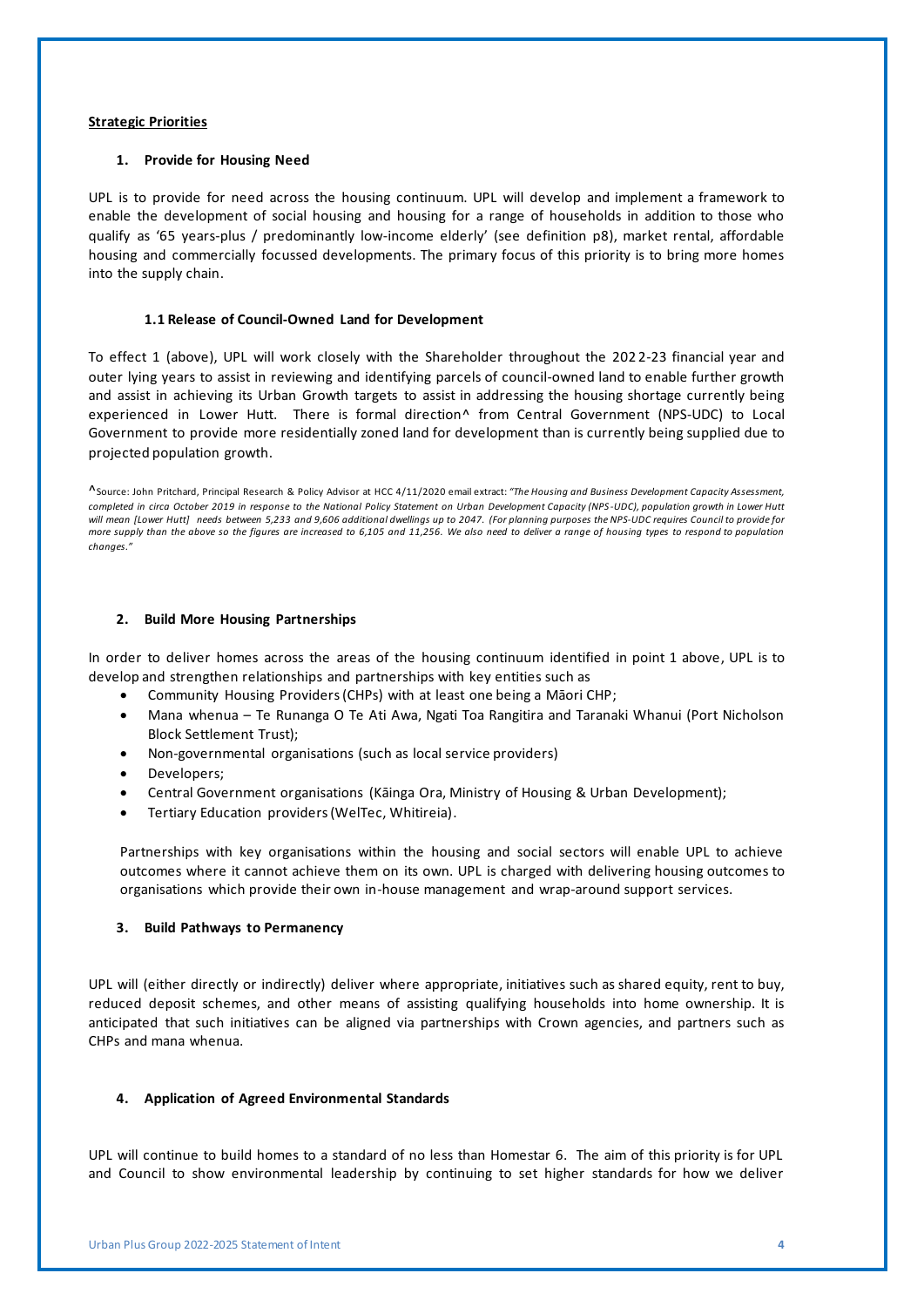sustainable, warm, safe and dry homes. UPL will act as a catalyst and leader in adopting and applying best practice environmentally and sustainability focused design and development approaches.

Further, the Shareholder has declared a climate emergency citing the need to raise awareness on climate change and to prioritise reducing council and city-wide emissions to zero net carbon. UPL will continue to participate in the city-wide zero carbon plan development process and implement, monitor, and measure any actions it has agreed to deliver.

### **5. Achieving Wider Outcomes**

The achievement of these new priorities will require the development of a considerable number of new homes throughout Lower Hutt. This requires a skilled workforce that is ready and able to deliver. Delivering more supply is an opportunity for UPL to create and support local employment and training and to work with a tertiary education provider(s) (such as Wellington Institute of Technology and Whitireia) and other partners to support capacity uplift in the building, construction and built environment sectors, and partner with the construction industry to offer employment and career development.

#### **6. Deliver on Plan Change 43**

District Plan Change 43 enables greater housing capacity and a wider range of residential development in areas of the city which are located near transport and retail nodes. UPL is mandated to seek housing opportunities around suburban shopping centres and transport hubs afforded by Plan Change 43 and to be an exemplar of the well-designed developments Council envisaged in the Medium Density Design Guide that accompanied the plan change.

#### **Further, UPL is expected to align with the Shareholder's aspiration in terms of:**

### **7. Promote Māori Outcomes**

Council is committed to improving outcomes for Māori and to working with our mana whenua partners to shape Lower Hutt for the future. UPL will seek to fully participate alongside Council in any formal relationship agreements with mana whenua as they relate to improving housing outcomes.

#### **8. Support Central Government Initiatives**

When sought by the Shareholder, UPL will look to support Central Government initiatives where it is financially, socially and environmentally prudent, and is to the overall betterment to Lower Hutt City. Further, UPL will seek to work with any form of social or community housing providers which promote the growth of housing in Lower Hutt.

#### **The Provision of Accommodation for the Predominately Low-Income Elderly**

In addition to the above priorities, UPL is also charged with the ongoing provision of housing to the predominately low-income elderly:

#### **1. A safe community**

The UPL portfolio of residential housing is predominantly occupied by those considered to be the 'lowincome elderly'. We feel that an elderly presence in any community contributes to a safer community by having people present in residential areas during the working day. This passive security presence provides 'stability' and value to a community by having people in the area while those of younger age may be at work or school.

#### **2. A strong and diverse economy**

Providing appropriate accommodation for our elderly where they can retain independent living with dignity contributes significantly to community diversity by retaining the elderly in that community.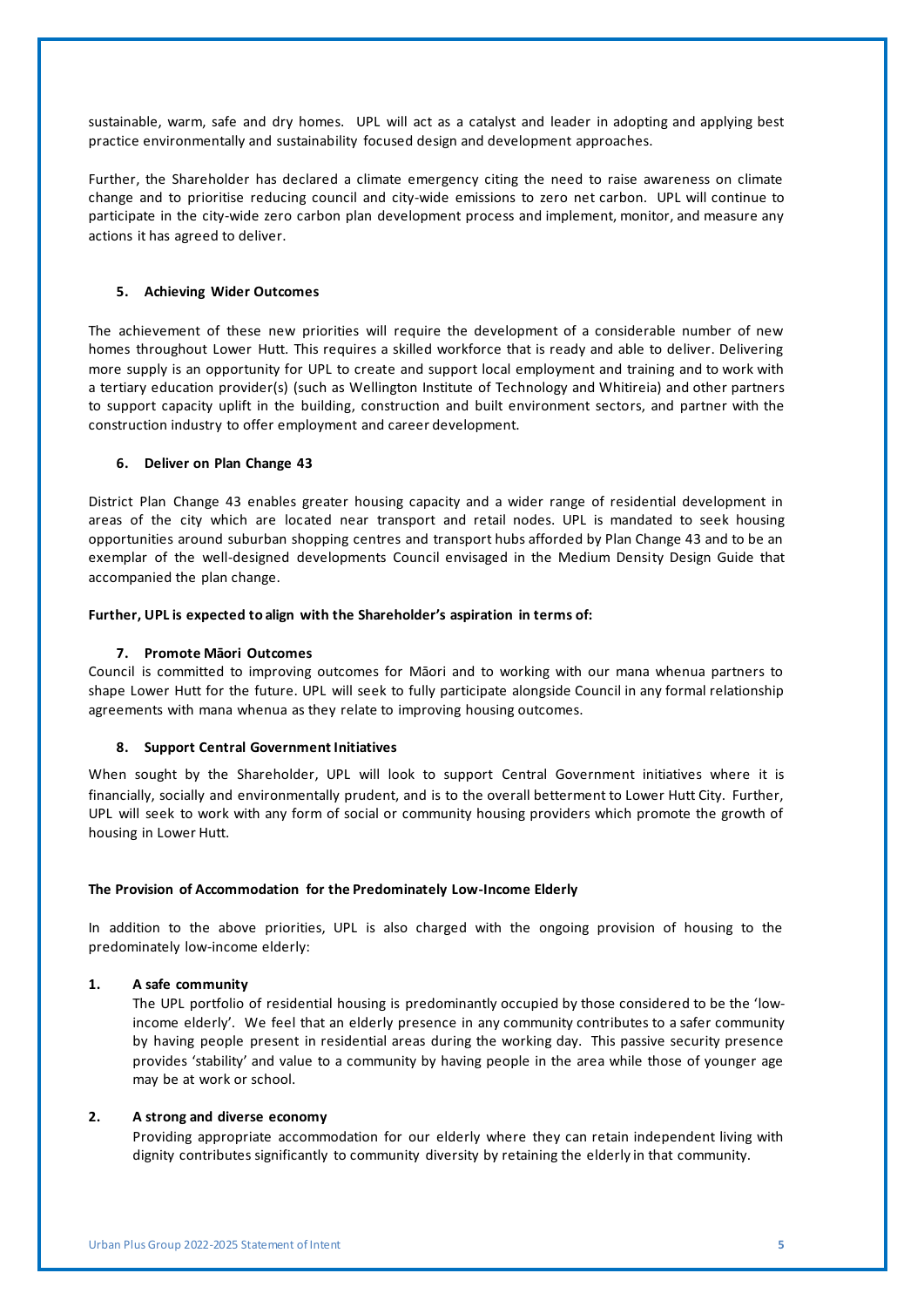### **3. An accessible and connected city**

The elderly can contribute significantly to the community and families by being actively involved in the community. This connectivity with the community spans generations and encourages understanding and tolerance between young and old.

## **4. Healthy people**

UPL has a significant role in providing warmer, drier, healthier homes to the predominately low-income elderly who may not be in a position to self-fund independent accommodation. The forecast is for steadily growing numbers of the over 65's entering this sector as the population ages. The changing Lower Hutt demographic will put increased pressure on UPL to provide an increased number of housing units in the future. UPL has a significant role to play in appropriately housing this growing and aging demographic.

#### **5. A healthy natural environment**

UPL aims to be a good community citizen in the widest sense taking responsibility for project management, material selection and disposal in a way that minimises harm and impact on the environment. We endeavour to apply HomeStar principles in terms of passive design (insulation, double glazing and where possible, positioning for solar gain) to minimise energy consumption promoting the concept of warmer, drier, healthier homes at minimal ongoing cost to the occupier**.**

#### **6. Actively engaged in community activities**

The provision of residential housing aimed at the predominately low-income elderly is a community activity where we are using our skills, expertise and professionalism to assist those elderly that are in need of assistance in finding appropriate accommodation.

#### **7. Strong and inclusive communities**

Prior to embarking on any development, UPL considers the overall amenity value of the community including proximity to public transport, retail, medical centres, land contour etc. so our residents can live safely and in an engaged manner within the community, whilst retaining mobility and independence.

### **8. A healthy built environment**

Our developments and management of the existing portfolio contribute to a healthy built environment by sound practice property maintenance, developments that are sympathetic to community values, and are complimentary to desirable urban planning aspirations and planning rules. New properties are insulated, double glazed, warm, dry homes with accessibility issues minimised by prudent design. It is recognised that those occupying warmer drier homes are naturally healthier, consume less energy in keeping those homes warm, and enjoy reduced doctors / hospital visits with increased longevity.

# **Our Statutory Objectives**

### **Section 59 of the Local Government Act 2002 provides:**

#### **Principal objective of council-controlled organisation**

- (1) The principal objective of a Council-Controlled Organisation is to:
	- (a) Achieve the objectives of its shareholders, both commercial and non-commercial, as specified in the Statement of Intent;
	- (b) Be a good employer;
	- (c) Exhibit a sense of social and environmental responsibility by having regard to the interests of the community in which it operates, and by endeavouring to accommodate or encourage these when able to do so; and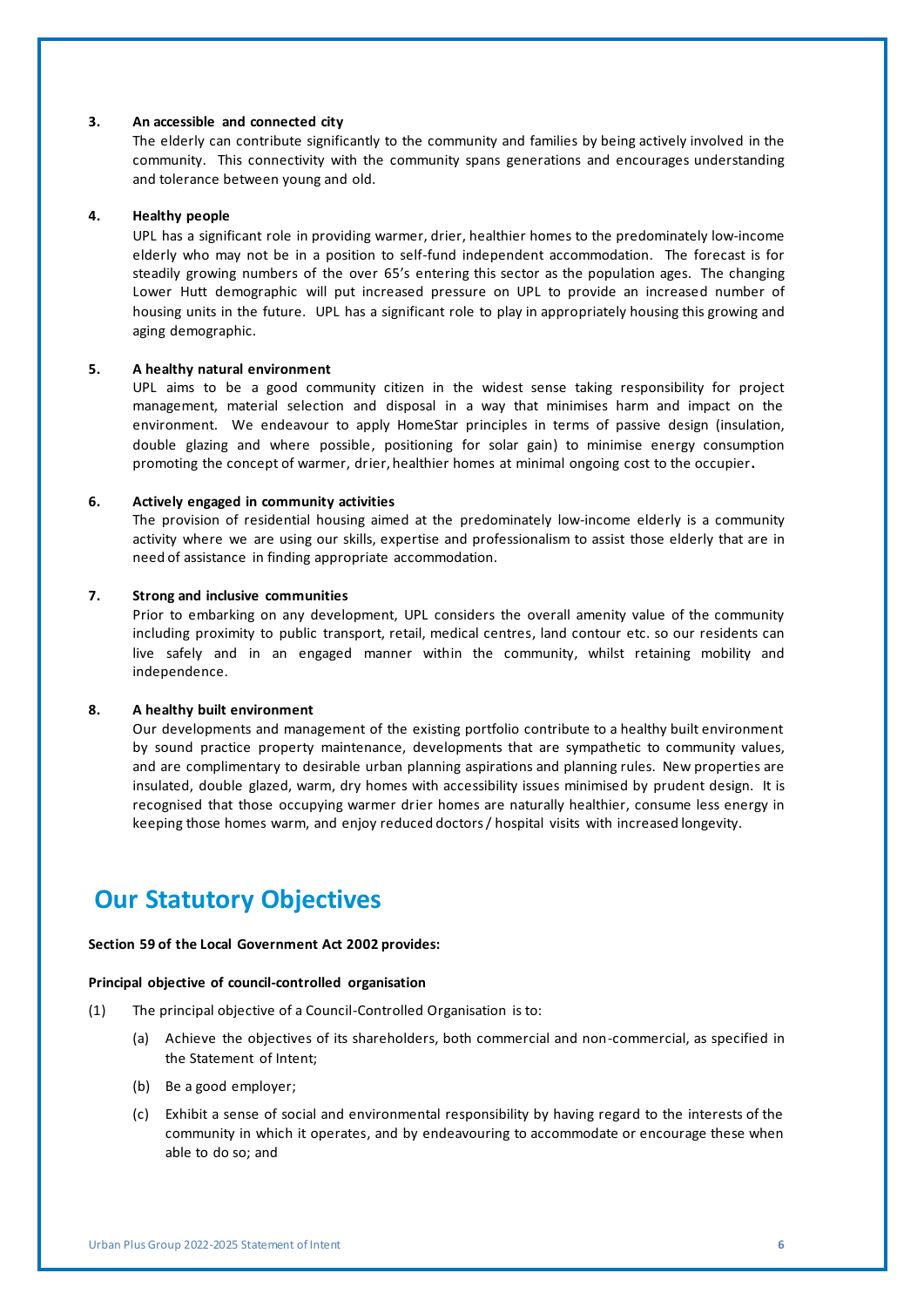- (d) If the Council-Controlled Organisation is a Council-Controlled Trading Organisation, conduct its affairs in accordance with sound business practice.
- (2) In subsection 1.b, good employer has the same meaning as in clause 36 of Schedule 7 of the Local Government Act 2002.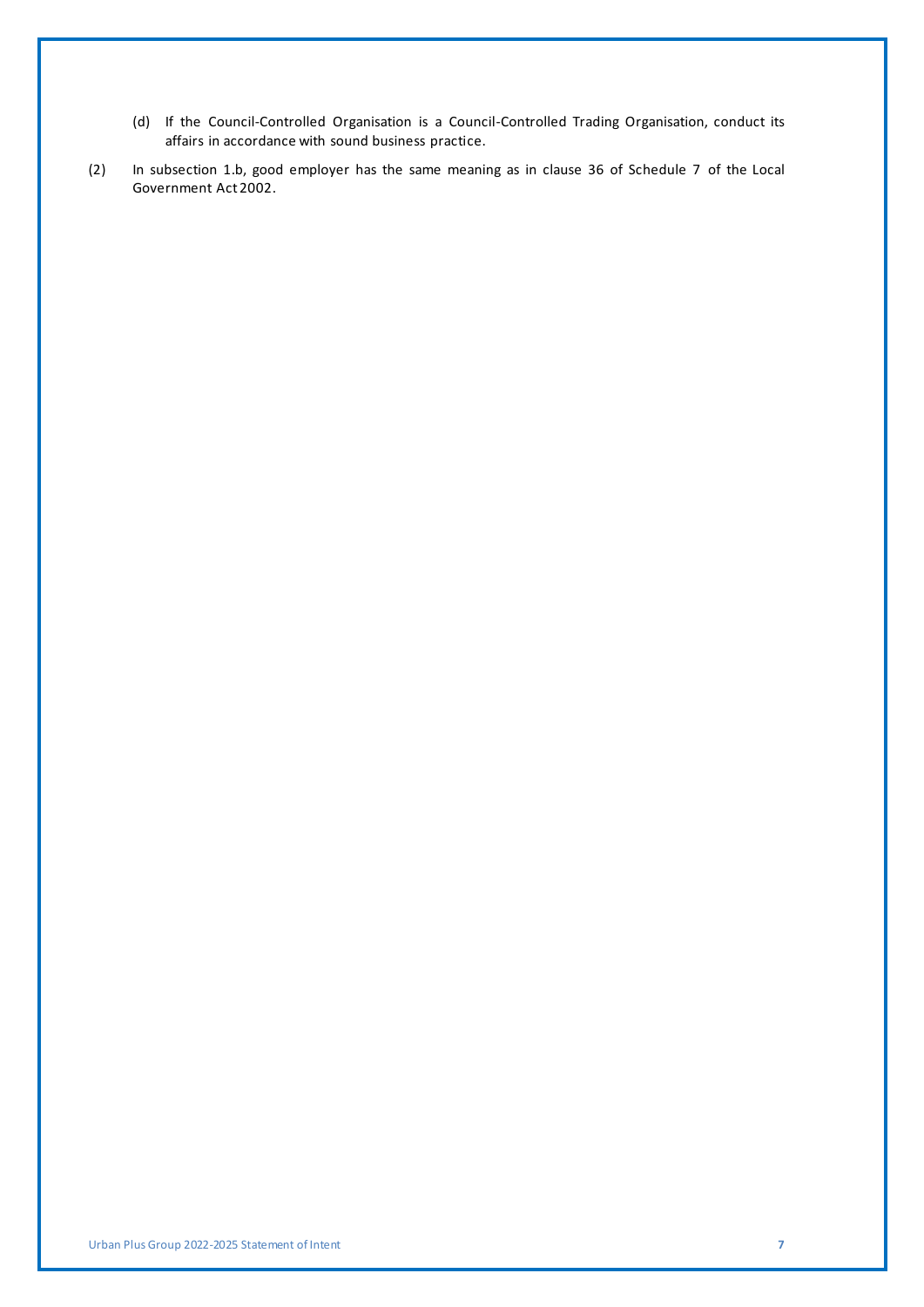# **Our Business Objectives**

#### **In addition to the Statutory objectives, the Business objectives of the Company are to:**

- 1.1 operate as a successful and profitable undertaking;
- 1.2 provide for need across the housing continuum by developing property for housing outcomes such as: affordable, social, market rentals and commercial projects;
- 1.3 be a provider of housing into the local supply chain with various housing typologies;
- 1.4 build housing partnerships with local and nationwide community housing organisations, mana whenua and Crown agencies;
- 1.5 develop a framework to enable households to transition into housing permanency;
- 1.6 demonstrate environmental leadership by the implementation of HomeStar methodologies and other practices which lower carbon emissions;
- 1.7 support and advance training and employment opportunities within the construction and built environment sectors;
- 1.8 seek greater housing capacity outcomes afforded by Plan Change 43;
- 1.9 support Central Government initiatives where and when prudent, in alignment with the Shareholder;
- 1.10 provide for the long term a growing portfolio of rental housing for the predominately low-income elderly<sup>1</sup> consistent with, and to give effect to, Council's housing policy;
- 1.11 manage and develop the housing portfolio in a manner which increases its property values;
- 1.12 ensure that the housing portfolio for the predominately low-income elderly is appropriate for the changing needs of the community in terms of the objectives outlined in Council's housing policy;
- 1.13 purchase, develop, lease or on-sell future development projects in a manner which maximises its value at a level of risk appropriate for the investment of funds and/or which aligns with the aspirations of the Shareholder;
- 1.14 comply with all legislative and regulatory provisions relating to its operations and performance;
- 1.15 ensure all assets owned by the company are maintained to the applicable standards;
- 1.16 maintain an effective business continuance plan;
- 1.17 maintain a register of current Council policies relevant to its business and operations; and
- 1.18 assist Council when asked to do so in its endeavours in regards to the Urban Growth Strategy.

These objectives will be monitored and where in conflict (with each other or themselves), these objectives will be pursued giving greater weight to the interests of maximising value to the Shareholder provided that in relation to the provision of social housing, value to the Shareholder will include the consideration of social value.

 $^1$  'Aged 65-plus/Predominantly low-income elderly' in this context relates to an applicant for a residential tenancy, that at the time of application, is able to demonstrate:

i. that they are eligible for National Super (aged over 65 years – this being subject to review periodically by Central Government);

ii. that they have no other income;

iii. that they do not have cash or assets of such a magnitude that would mean they could make independent accommodation choices.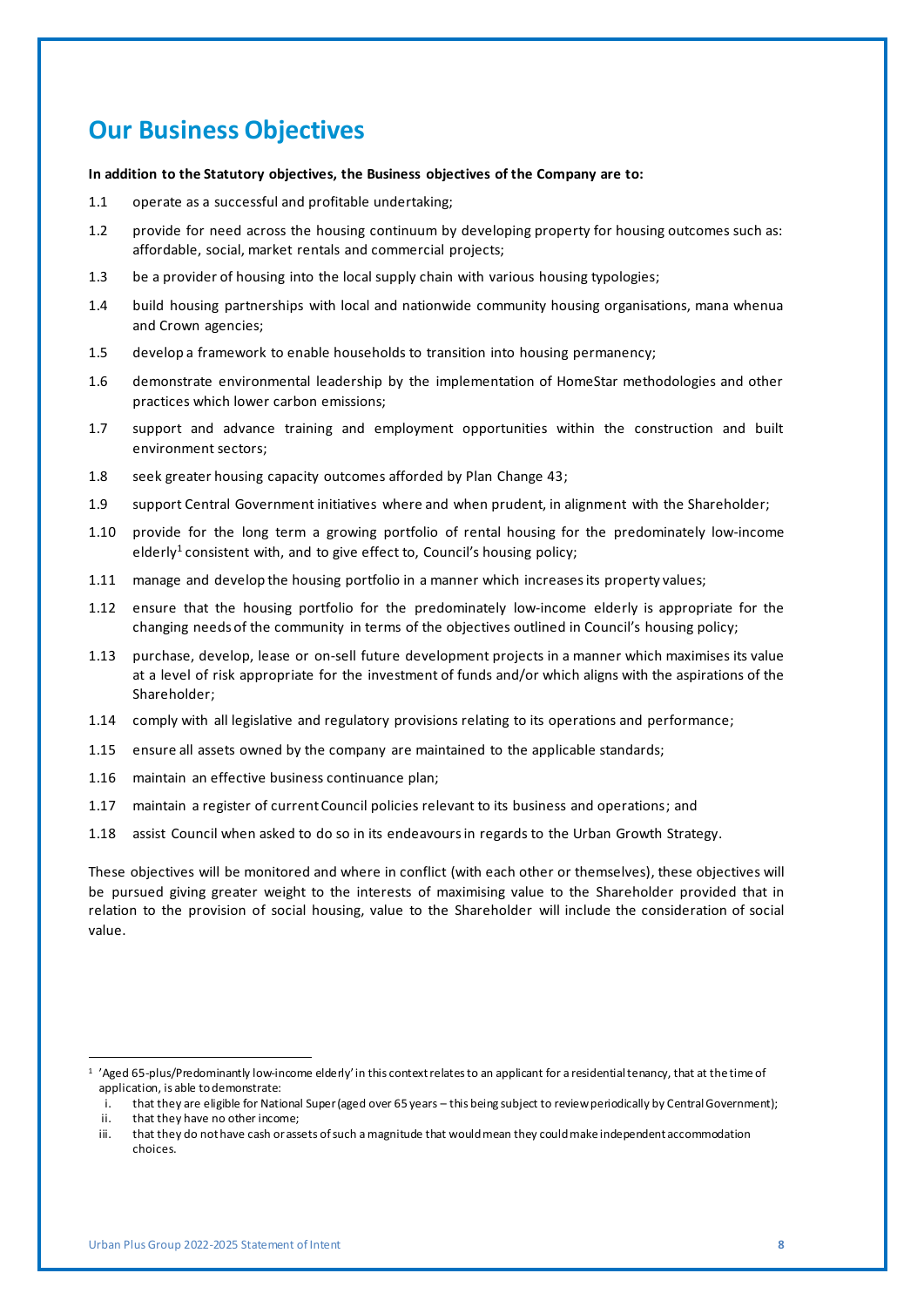# **Nature and Scope of Activities to be undertaken by the Company**

The nature and scope of activities of the Company are to:

- 1. Operate as a successful business, returning benefits to the Shareholder;
- 2. Own, operate and maintain, to an acceptable standard, a portfolio of rental housing to provide community housing for the predominately low-income elderly in accordance with normal commercial guidelines and the housing policy of Council;
- 3. Ensure that the housing portfolio for the predominately low-income elderly is appropriate for the changing needs of the community in terms of the objectives outlined in Council's housing policy;
- 4. Develop property in preparation for sale or lease, which is declared surplus to the needs of Hutt City Council and which provide an appropriate return for the costs and risks of development;
- 5. Actively participate in the market with intent to acquire / purchase property to develop for sale, lease, portfolio retention or public market rental which provides appropriate returns for the levels of cost, risk and funds invested;
- 6. Purchase, develop, lease or on-sell the development property portfolio in a manner which maximises its value at a level of cost and risk appropriate for the investment of funds and is in alignment with the aspirations of the Shareholder; and
- 7. Otherwise become involved in property-related transactions and property-technical advisory services on a commercial basis that support the Shareholder's vision for the future development of the city. This specifically includes assisting with progressing the Urban Growth Strategic Objectives.

Section 59 of the Local Government Act 2002 also provides that the principal objectives of a Council-Controlled Trading Organisation include the objectives of its Shareholders.

In order to meet our objectives we focus our work activity on asset planning and development, capital project management, operations management, risk management, staff development and corporate governance.

## **Other**

UPL will continue to be involved in property-related transactions on a commercial basis that support the Shareholders' vision for the future development of the city.

UPL will continue to provide a wide range of strategic property advice and property consultancy when required to the Shareholder. Work has included:

- 1. Advice and general direction for Making Places projects;
- 2. Commercial leasing management advice for HCC property and subsidiaries;
- 3. Specific property advice; and
- 4. Assist with strategic HCC property acquisition and divestment as directed by the Shareholder.

# **Funding**

UPL's existing funding thresholds are very restrictive for what has been mandated by the Shareholder to action in the upcoming years. As such there is both an essential requirement and opportunity to seek alternative funding channels or further Shareholder support. Future investigation is required into alternative mechanisms which will enable UPL to undertake scale developments.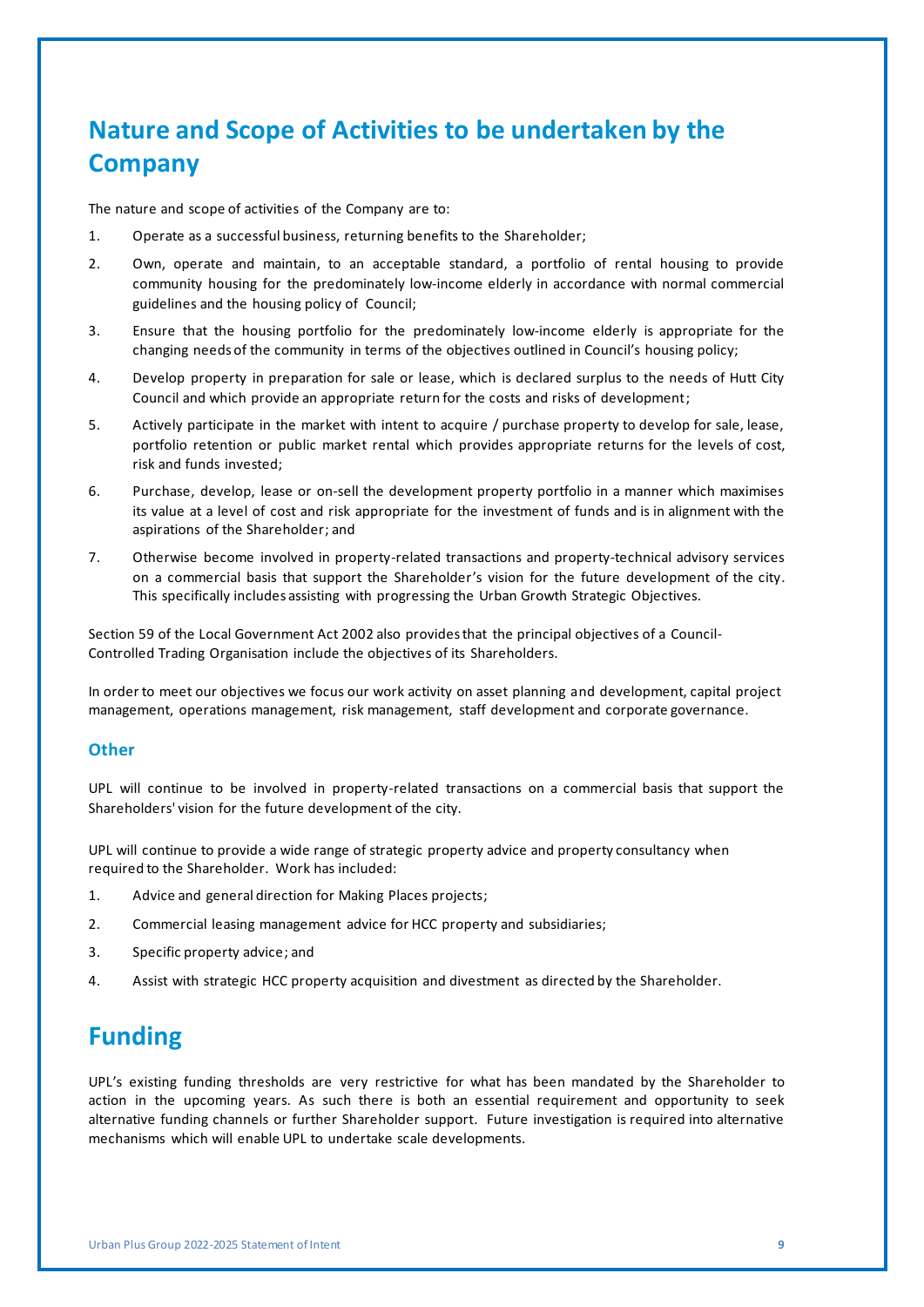Mechanisms such as project funding (most UPL Group projects are cyclical in nature and require only short term funding peaks, and therefore funds can be recycled quickly upon each projects conclusion), directly engaging the Local Government Funding Agency (LGFA) as a direct CCO issuer or directly approaching banks for funding (either as corporate / project financing, or both) are some options to be progressed. LGFA covenants and Regulatory aspects will be managed accordingly should alternative funding streams be engaged.

Leveraging the existing asset portfolio and divestment of existing housing are additional mechanisms which UPL can utilise, subject to Shareholder approval which must be received before proceeding with any divestment programmes. Any variation to existing debt-to-equity ratios, leveraging ratios and divestment programmes are subject to unanimous Board and Shareholder approval.

# **Performance Measures**

The Company will meet the following measures for the next three years:

### **Rental Housing**

- 1.1 Capital expenditure within budget.
- 1.2 Operational expenditure within budget.
- 1.3 Net Surplus before Depreciation and tax and after Finance Expenses as a Proportion of the Net Book Value of Residential Land and Buildings at the Start of the Year – Greater than 2.25%.
- 1.4 Tenant satisfaction with the provision of the company's rental housing greater than or equal to 90%.
- 1.5 Percentage of total housing units occupied by predominately low-income elderly<sup>2</sup> greater than or equal to 85%.
- 1.6 Annual rental increases to be no greater than \$50 per week per unit.
- 1.7 Increasing the portfolio size to 220 units by December 2023.
- 1.8 All rental housing units in the portfolio to have a HomeFit certificate by 30 June 2024.
- 1.9 Any rental housing units purchased and not already utilising electricity or renewable sources of energy for space heating, water heating, and cooking facilities, shall be converted to utilise only electricity or renewable sources of energy within five years of acquisition.
- 1.10 New rental housing units constructed by UPL to utilise only electricity or renewable sources of energy for space heating, water heating and cooking facilities.

 $^2$  'Aged 65-plus/Predominantly low-income elderly' in this context relates to an applicant for a residential tenancy, that at the time of application, is able to demonstrate:

i. that they are eligible for National Super (aged over 65 years – this being subject to review periodically by Central Government);

ii. that they have no other income;

iii. that they do not have cash or assets of such a magnitude that would mean they could make independent accommodation choices.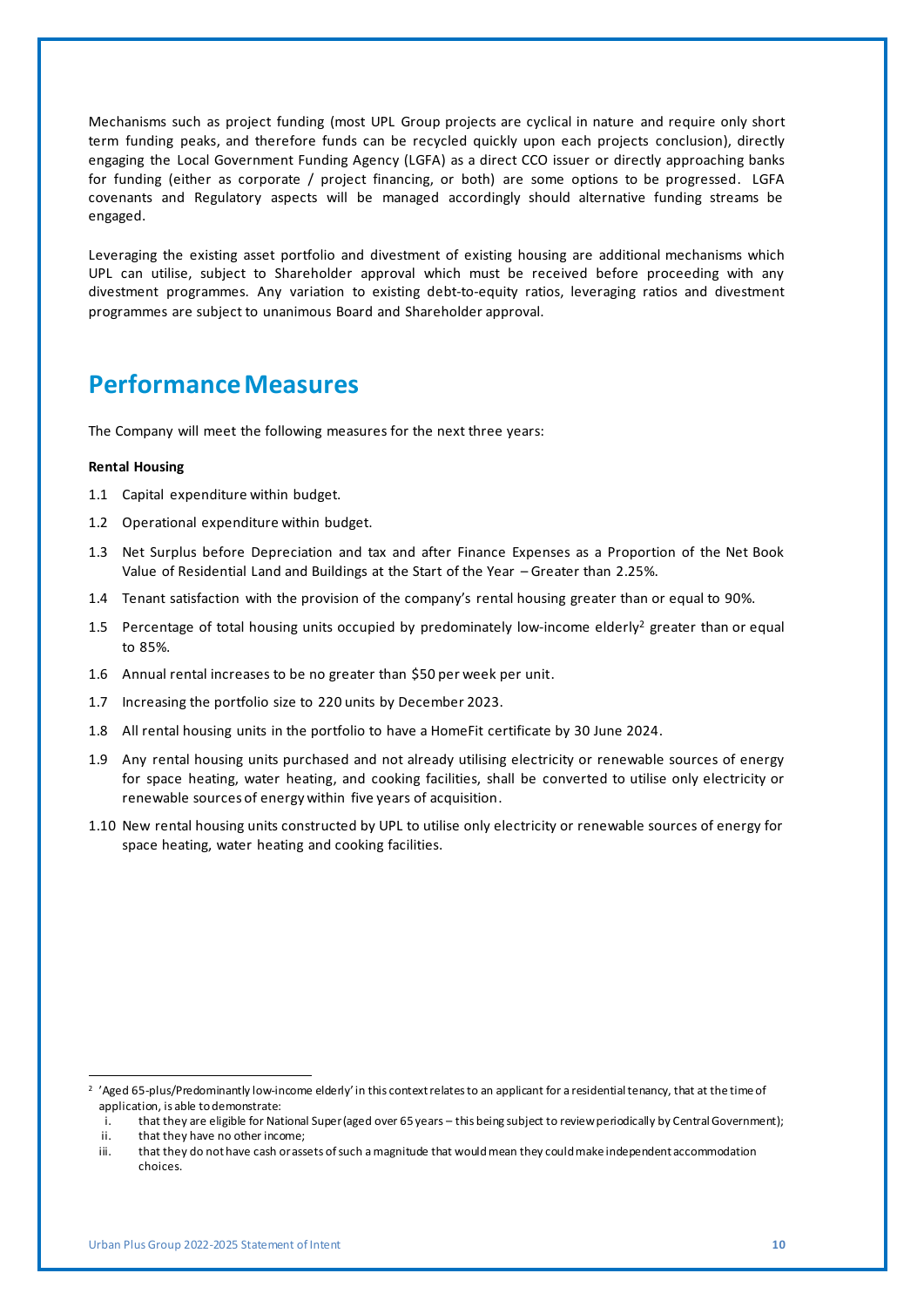#### **Property Development**

- 1.11 Capital expenditure within budget.
- 1.12 Operational expenditure within budget.
- 1.13 All new developments shall only utilise electricity or renewable sources of energy for space heating, water heating and cooking facilities.
- 1.14 All new housing units (standalone house or townhouse) shall achieve a certified HomeStar design rating of at least six stars.
- 1.15 A pre-tax return of not less than 20% on Development Costs including Contingency on each commercial development project (except where the Board and Shareholder agree otherwise to achieve specified objectives).
- 1.16 A pre-tax return of not less than 15% on Development Costs including Contingency on housing released to market as 'Affordable' (except where the Board and Shareholder agree otherwise to achieve specified objectives).
- 1.17 Value of divestment to Community Housing Providers (or socially-likeminded organisations) set at each project's Development Cost (includes contingency and GST) plus a margin of no greater than 12.5% (except where the UPL Board and Shareholder agree otherwise to achieve specified objectives).
- 1.18 Long term public rental accommodation pre-tax returns at no less than (or equal to) 3.5% after depreciation.<sup>3</sup>

<sup>3</sup> Returns are specific to each project's (Board Approved) business case where long term market rentals are developed. Future rents are set as per independent annual review.

#### **Professional Property Advice**

1.19 Achieve a market return on additional services provided to the Shareholder.

#### **UPL Developments Limited**

- 1.20 Undertake, negotiate and execute tender and procurement processes for and on behalf of the Partnership and 'parent' company as required.
- 1.21 Facilitate civil and construction contracts for and on behalf of the Partnership and 'parent' company as required.
- 1.22 Facilitate payment of contract progress claims for Board approved contracts as well as payments to other suppliers engaged to provide services or goods to defined development projects.
- 1.23 Should UPLDL be used for future developments, the same performance measures apply as for Property Development (refer above).
- 1.24 Act as General Partner when a Limited Partnership structure is utilised for development projects.

#### **UPL Limited Partnership**

- 1.25 Develop land in a manner which maximises its value at a level of risk appropriate for the investment of funds.
- 1.26 To perform business undertakings in common with UPL with a view to profit from development projects for the purposes of funding for the elderly housing portfolio and meeting the Shareholder's wider key priority outcomes.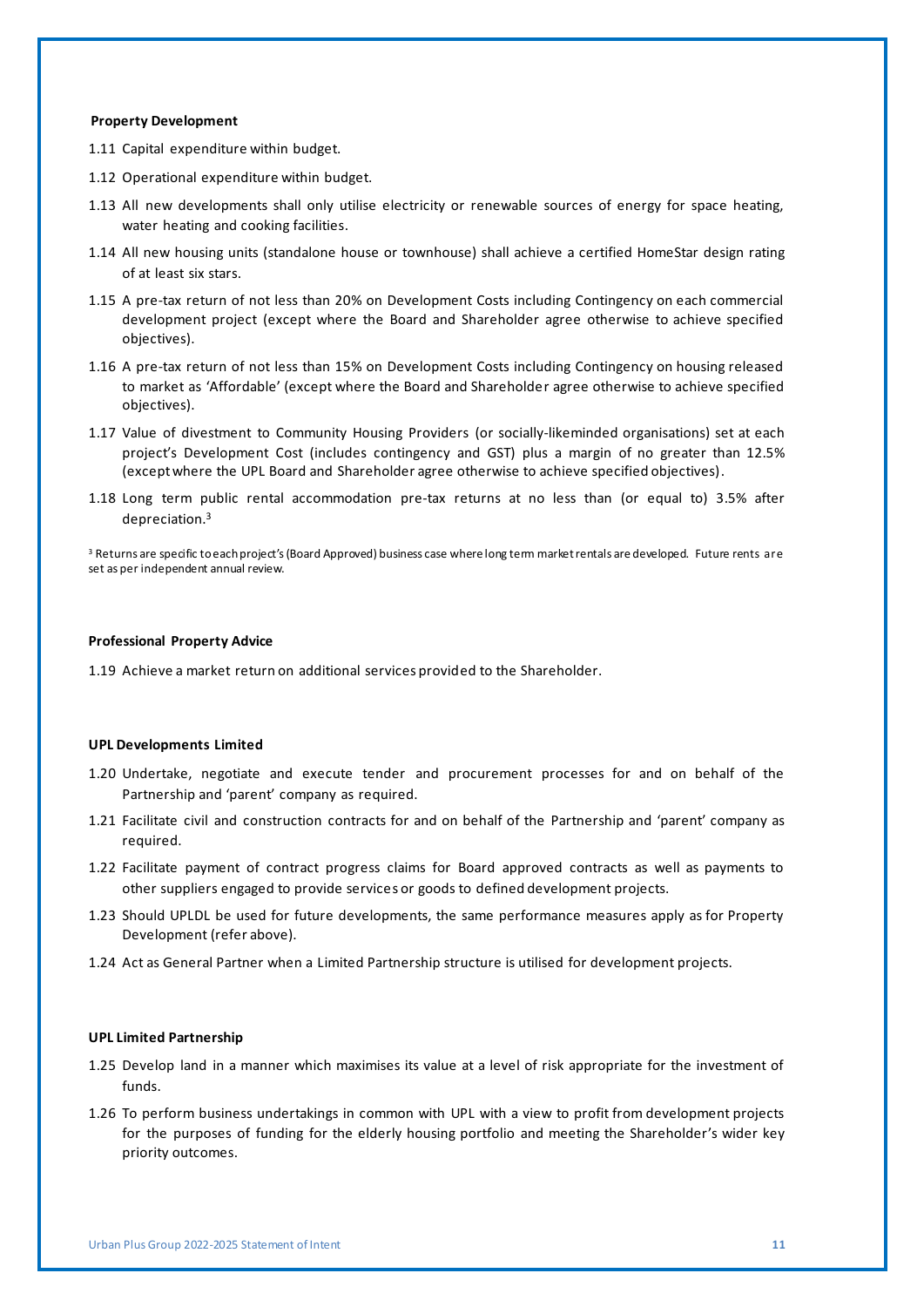1.27 Should UPLLP be used for future developments, the same performance measures apply as for Property Development (refer above).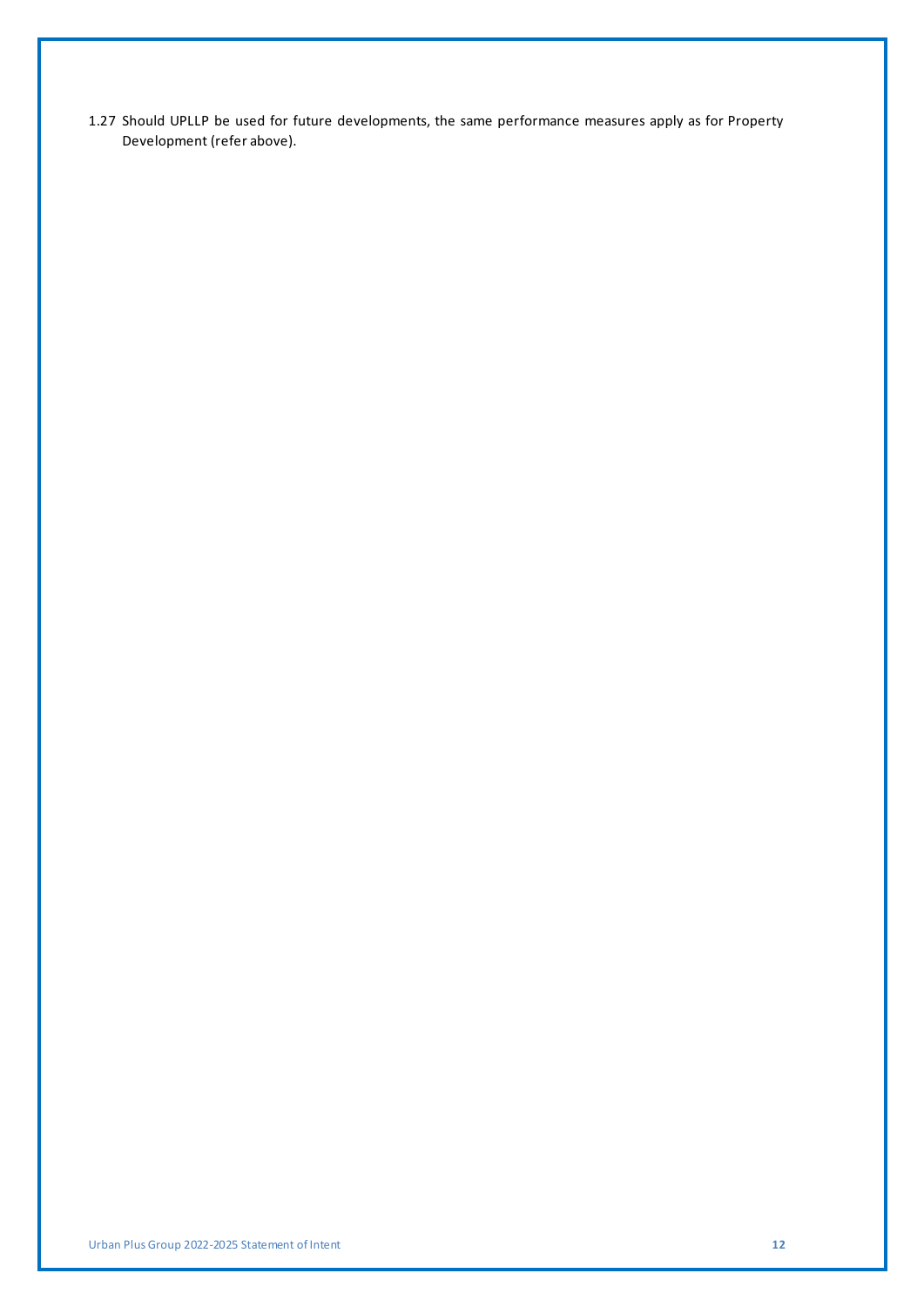# **Risk Management**

#### **Health and Safety in Employment**

UPL will maintain sound industry practice with ongoing reviews of its Health and Safety policies to ensure they remain current in terms of compliance.

### **Business Continuity**

UPL will maintain a Business Continuity Plan for unforeseen circumstances so any event will have minimal impact on the day-to-day operation of the business.

#### **Insurances**

UPL will maintain appropriate insurances to mitigate risk of portfolio damage, business interruption and professional indemnity. This will include Directors and Office Bearers cover where appropriate.

### **Emergency preparedness**

UPL will rehearse and maintain systems and procedures to best position itself to deal with emergency situations.

#### **Commercial Risk**

UPL will manage its affairs in a manner that minimises commercial risk recognising that some risk will need to be taken to achieve targets. In recognising the lessened profit margins and higher commercial risk when delivering projects to Community Housing Providers, the UPL Board of Directors and Chief Executive will consider the scale, funding constraints and timing of these projects within the wider development programme. The risk appetite of the Board may have bearing on the number of CHP-focussed projects being undertaken at one time in consideration to other priorities of the SOI.

# **Board of Directors**

The Board of Directors consists of up to six members, with the Shareholder appointing Council representation as Director(s) and Independent Directors. Directors generally serve three-year terms.

The Board is responsible for the proper direction, governance and control of UPL.

Unanimous approval of the Board is required for:

- 1.1 Employment of staff and creation of new permanent positions outside of resolved budget limits;
- 1.2 Extraordinary transactions (entering into any contract or transaction except in the ordinary course of business);
- 1.3 Delegation of Directors' powers to any person;
- 1.4 Major transactions (entering into any major transaction);
- 1.5 Disputes (commencing or settling any litigation, arbitration or other proceedings which are significant or material to the Company's business);
- 1.6 Borrowings in a manner that materially alters the Company's banking arrangements, advancing of credit (other than normal trade credit) exceeding \$5,000 to any person except for making deposits with bankers, or giving of guarantees or indemnities to secure any person's liabilities or obligations;
- 1.7 Sale of assets (sell or dispose of fixed assets for a total price per transaction exceeding \$100,000 or a series of transactions aggregated exceeds \$300,000); and
- 1.8 Capital expenditure (other than in the ordinary course of doing business) at a total cost to the Company, per transaction, exceeding \$3,000,000 or a series of transactions aggregated exceeds \$750,000. However, the UPL Chief Executive has delegated authority to approve individual, project-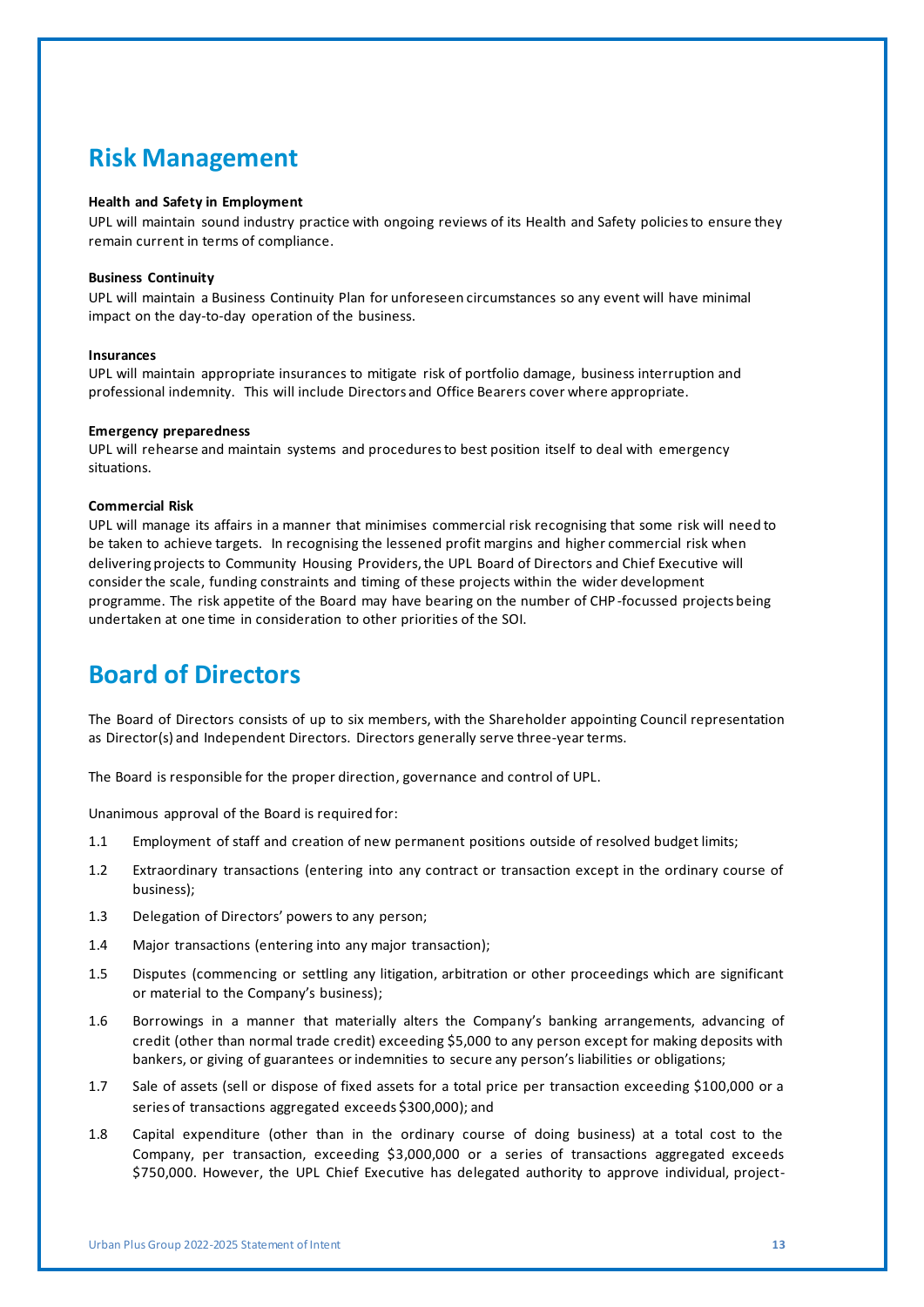specific capital expenditure invoices up to \$750,000 + GST if the Board has unanimously approved the budget for that project.

The Board will require the agreement of the Shareholder for:

- 1.1 Any changes to the Constitution;
- 1.2 Any increases in capital and the issue of further securities, share buybacks and financial assistance;
- 1.3 Any alteration of rights attaching to shares;
- 1.4 Any arrangement, dissolution, reorganisation, liquidation, merger or amalgamation of the Company; and
- 1.5 Any 'major transactions' as that term is defined in the Companies Act 1993.

## **Ratio of consolidated Shareholders' funds to total assets**

The target ratio for consolidated Shareholders' funds to total assets is at least 50%. Consolidated Shareholders' funds comprise share capital and accumulated reserves. Total assets comprise all tangible assets of the Company, the main component being housing and undeveloped land. The forecast consolidated Shareholders funds as at June 2021 is 74%. The share capital of \$15.3 million consists of 27,000,001 ordinary shares on issue, of which 12,000,001 are fully paid and 15,000,000 are issued but uncalled.

## **Accumulated profits and capital reserves**

There is no intention to pay a dividend in the 2022/23 financial year or succeeding years.

## **Information to be provided to Shareholders**

In each year UPL shall comply with the reporting requirements specified for CCO's under the Local Government Act 2002 and the Companies Act 1993 regulations.

In particular, it shall provide:

### **Annually**

- 1. Annually report, within two months after the end of each financial year, which will include:
- 2. A Statement of Intent detailing all matters required under the Local Government Act 2002;
- 3. An annual budget for the coming financial year, broken out by the two major areas of operation; Rental Housing and Land Development, including the assets employed and debt attributable to each area;
- 4. A written report on the financial operations of the Company to enable an informed assessment of its performance including a comparison against budget and the Statement of Intent, the Return on Equity and Return on Assets for the Period;
- 5. Financial statements comprising the Statement of Financial Position, Statement of Comprehensive Revenue and Expenses and Statement of Cash Flows;
- 6. A business plan indicating the nature of property development it proposes to undertake and the range of investment and estimated return it proposes to achieve;
- 7. An assessment of the current market for rental housings and the appropriateness of the current housing portfolio to meet the needs of the predominately low-income elderly.

## **Half Yearly**

8. Six-monthly, within two-months of the end of the six month reporting period.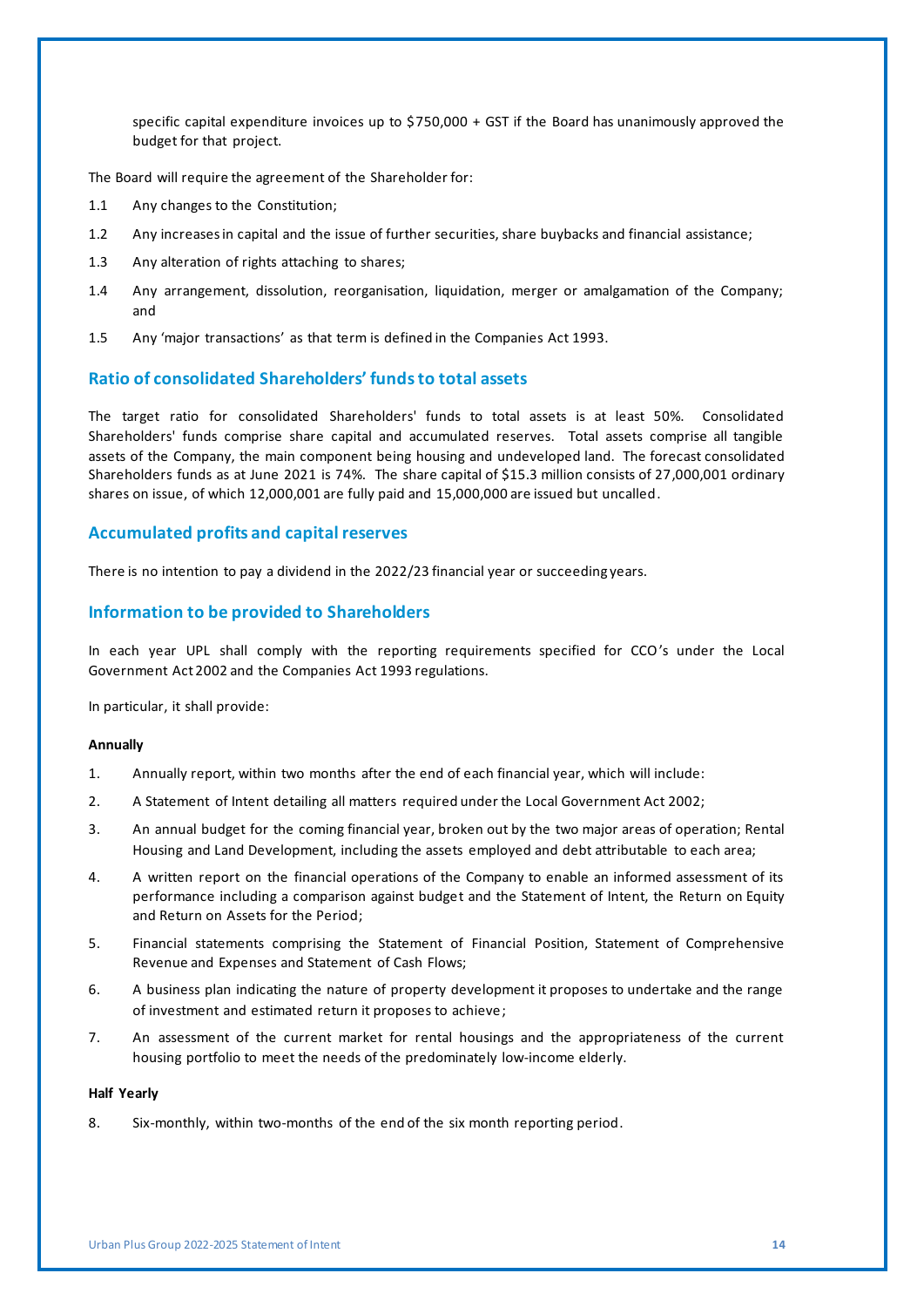- 9. A written report on the operations of the Company by the two major areas of operation to enable an informed assessment of its performance including a financial comparison against budget and the Statement of Intent, the Return on Equity and Return on Assets for the Period.
- 10. Financial statements comprising the Statement of Financial Position, Statement of Comprehensive Revenue and Expenses and Statement of Cash Flows.
- 11. Progress on activities outlined in the agreed business plan.

## **Share acquisition**

There is no intention to subscribe for shares in any other company or invest in any other organisation. (NOTE: UPL has a subsidiary company UPL Developments Limited).

# **Compensation from Local Authority**

It is not anticipated that the company will seek compensation from any local authority other than in the context of normal commercial contractual relationships.

NB: if a CCO has undertaken to obtain or has obtained compensation from its Shareholders in respect of any activity, this undertaking or the amount of compensation obtained will be recorded in:

- 1. The annual report of the Council-Controlled Organisation; and
- 2. The annual report of the local authority.

# **Equity value of the Shareholder's investment**

For the year ended 30 June 2023, the estimated net value of the Shareholder's investment in Urban Plus Group will be \$50.322 million.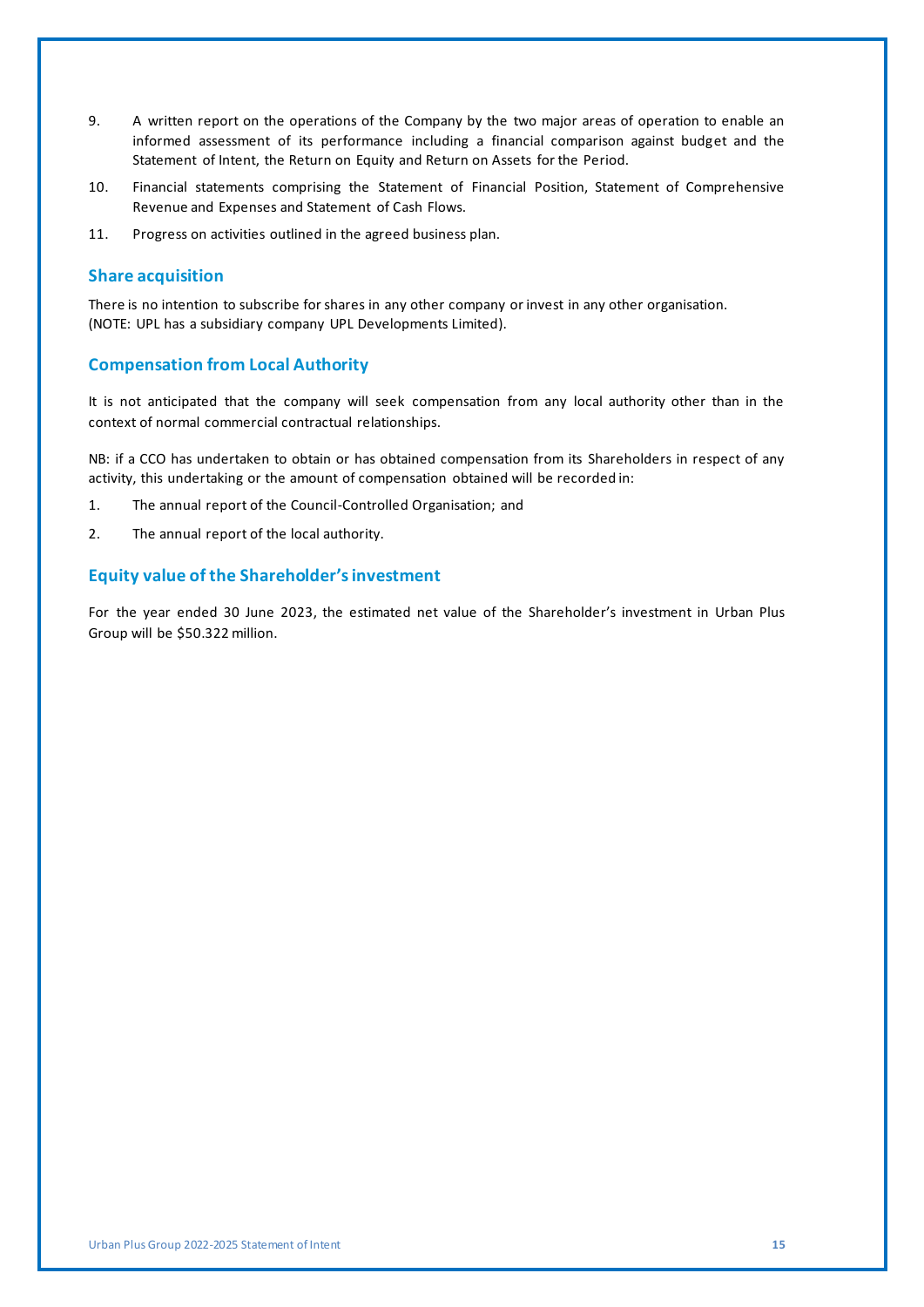# **Financial Forecasts**

Planning and programming for development projects will be based on exceeding the agreed minimum financial performance thresholds as set out in the Performance Measures section for each commercial, residential portfolio, affordable housing and long term market rental development project. Each development project will require the approval of the Board to ensure strategic fit and achievement of the minimum rate of return.

The current volatility of the property market and anticipated future interest rate increases has resulted in considerable uncertainty in terms of what projects will become available, and what sales might result from those projects. Details of potential development projects will be included in the regular reporting to the Board and Shareholder.

The original target date for UPL to achieve 220 rental units was 30 June 2020. This target date will not be achieved based on the current development programme with only 189 units projected as at 30 June 2020, and the wider mandate now provided by the Shareholder. The target of 220 units is now expected to be achieved by December 2023. Between 2018 and 2021, UPL has developed and sold to the private market, 105 houses, the profits from which will fund the growth in UPL's rental portfolio without requiring ratepayer assistance.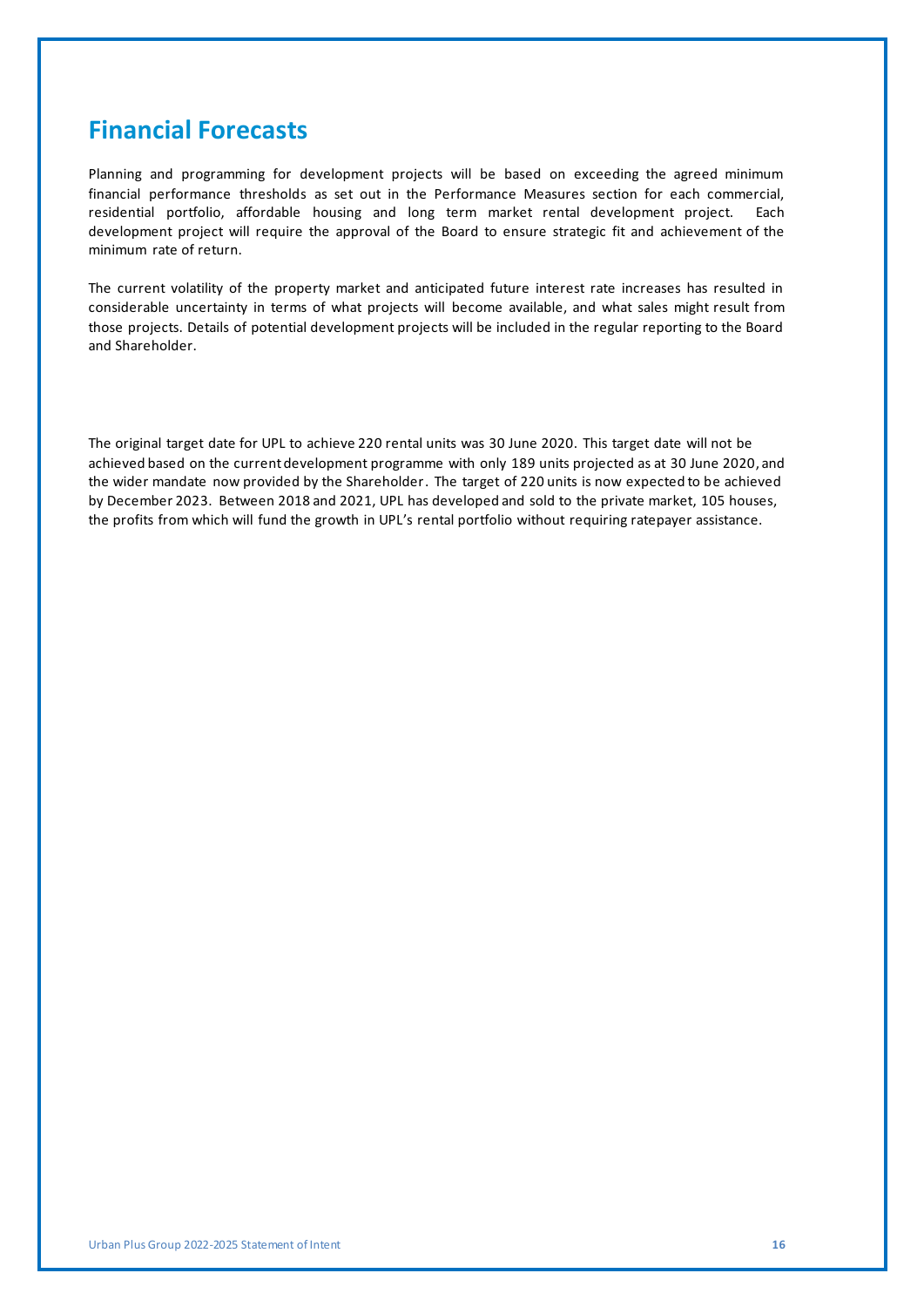# **Consolidated Statement of Financial Performance**

| For the Year Ended 30 June                                 | 2022                      | 2023                     | 2024                 | 2025                                |
|------------------------------------------------------------|---------------------------|--------------------------|----------------------|-------------------------------------|
|                                                            | Forecast                  | <b>Budget</b>            | Plan                 | Plan                                |
|                                                            |                           |                          |                      |                                     |
| <b>REVENUE</b>                                             |                           |                          |                      |                                     |
| <b>Rental Revenue</b>                                      | 2,552,337                 | 2,740,189                | 2,833,324            | 2,885,970                           |
| <b>Other Management Fees</b>                               |                           |                          |                      |                                     |
| <b>Finance Revenue</b>                                     |                           |                          |                      |                                     |
| <b>Commercial Development Sales</b>                        | 16,241,304                | 33,984,347               | 29,239,130           | 61,860,000                          |
| Gain on Sale of Property, Plant and Equipment              |                           |                          |                      |                                     |
| Other Revenue                                              |                           |                          |                      |                                     |
| <b>Total Revenue</b>                                       | 18,793,641                | 36,724,536               | 32,072,454           | 64,745,970                          |
| <b>EXPENSES</b>                                            |                           |                          |                      |                                     |
|                                                            |                           |                          |                      |                                     |
| Personnel Expenses<br>Rates                                | 945,905                   | 1,087,665                | 1,109,188<br>322,122 | 1,131,192<br>341,731                |
|                                                            | 284,165<br>488,743        | 311,229<br>490,993       | 498,154              | 503,268                             |
| Repairs & Maintenance<br>Insurance                         | 210,862                   | 222,479                  | 236,993              | 251,415                             |
| <b>Specialist Services</b>                                 | 110,750                   | 111,250                  | 111,750              | 112,250                             |
| <b>Operational Contracts</b>                               | 114,780                   | 117,000                  | 119,220              | 121,500                             |
| <b>HCC Support Costs</b>                                   | 68,004                    | 69,360                   | 70,740               | 72,156                              |
|                                                            |                           |                          | 386,883              |                                     |
| <b>Other Operating Expenses</b><br><b>Asset Write-Offs</b> | 380,064<br>$\overline{a}$ | 383,804                  |                      | 390,036<br>$\overline{\phantom{a}}$ |
| <b>Agents Fees &amp; Marketing</b>                         | 209,130                   | 165,200                  | 55,200               | 250,000                             |
| Cost of Commercial Development Sales                       | 11,209,049                |                          | 21, 223, 286         |                                     |
| <b>Total Expenses</b>                                      | 14,021,452                | 27,814,735<br>30,773,715 | 24, 133, 535         | 44,069,339<br>47,242,887            |
|                                                            |                           |                          |                      |                                     |
| <b>OPERATING SURPLUS/(DEFICIT)</b>                         | 4,772,188                 | 5,950,821                | 7,938,919            | 17,503,082                          |
|                                                            |                           |                          |                      |                                     |
| Depreciation                                               | 977,411                   | 1,006,868                | 1,031,442            | 1,045,299                           |
| <b>Finance Expenses</b>                                    | 524,693                   | 515,217                  | 691,525              | 554,804                             |
|                                                            |                           |                          |                      |                                     |
| NET SURPLUS/(DEFICIT) before Tax                           | 3,270,084                 | 4,428,737                | 6,215,953            | 15,902,979                          |
| Income Tax (Expense)/Benefit                               | 1,015,623                 | 1,240,046                | 1,740,467            | 4,452,834                           |
|                                                            |                           |                          |                      |                                     |
| SURPLUS/DEFICIT after TAX                                  | 2,254,460                 | 3,188,690                | 4,475,486            | 11,450,145                          |
|                                                            |                           |                          |                      |                                     |
| <b>Other Comprehensive Revenue and Expenses</b>            |                           |                          |                      |                                     |
| Gain on Property Revaluation                               |                           |                          |                      |                                     |
| Less: Tax on Revaluation                                   |                           |                          |                      |                                     |
| <b>Total Other Comprehensive Revenue and Expenses</b>      |                           |                          |                      |                                     |
| <b>TOTAL COMPREHENSIVE REVENUE and EXPENSES</b>            | 2,254,460                 | 3,188,690                | 4,475,486            | 11,450,145                          |
|                                                            |                           |                          |                      |                                     |

# **Consolidated Statement of Changes in Equity**

| For the Year Ended 30 June                            | 2022       | 2023          | 2024       | 2025       |
|-------------------------------------------------------|------------|---------------|------------|------------|
|                                                       | Forecast   | <b>Budget</b> | Plan       | Plan       |
|                                                       |            |               |            |            |
| Balance at 1 July                                     | 44,778,379 | 47,032,839    | 50,221,530 | 54,697,016 |
|                                                       |            |               |            |            |
| Total Comprehensive Revenue and Expenses for the Year | 2,254,460  | 3,188,690     | 4,475,486  | 11,450,145 |
|                                                       |            |               |            |            |
| <b>Balance at 30 June</b>                             | 47,032,839 | 50,221,530    | 54,697,016 | 66,147,160 |
|                                                       |            |               |            |            |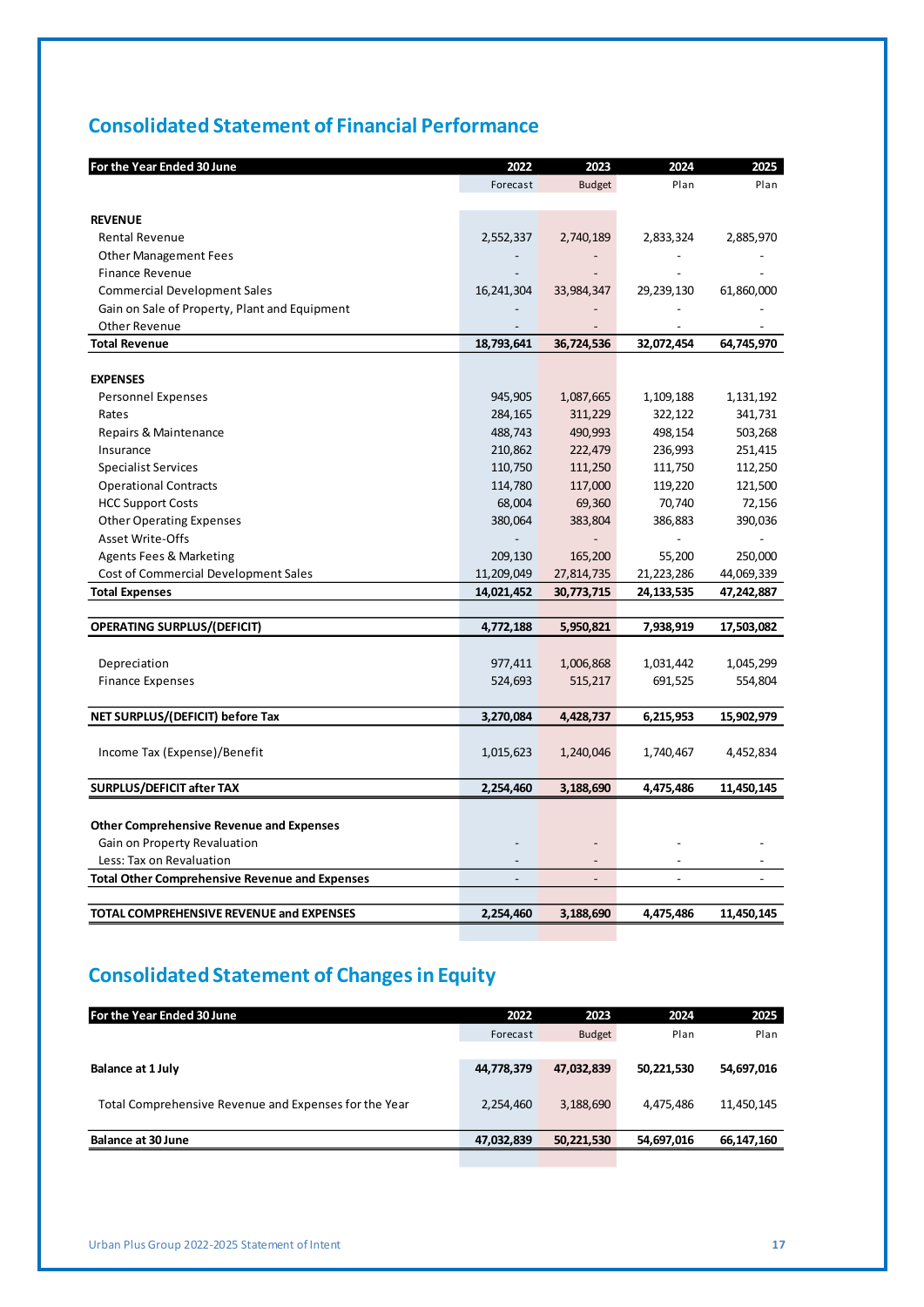# **Consolidated Statement of Financial Position**

| As at 30 June                              | 2022         | 2023           | 2024       | 2025       |
|--------------------------------------------|--------------|----------------|------------|------------|
|                                            | Forecast     | <b>Budget</b>  | Plan       | Plan       |
|                                            |              |                |            |            |
| <b>ASSETS</b>                              |              |                |            |            |
| <b>Current Assets</b>                      |              |                |            |            |
| Cash & Cash Equivalents                    | 172,737      | 9,460,796      | 294,669    | 30,341,092 |
| Debtors & Other Receivables                | 61,579       | 34,743         | 29,943     | 29,943     |
| Prepayments                                |              | $\overline{a}$ |            |            |
| Inventories                                | 25, 154, 976 | 20,733,321     | 29,776,346 | 6,358,634  |
| <b>Total current assets</b>                | 25,389,292   | 30,228,860     | 30,100,959 | 36,729,669 |
| <b>Non-Current Assets</b>                  |              |                |            |            |
| Property, Plant & Equipment                | 41,522,282   | 41,633,732     | 41,915,074 | 40,972,064 |
| <b>Assets Under Construction</b>           | 3,987,490    | 4,715,764      | 6,574,593  | 9,239,684  |
| Assets Available for Sale                  |              |                |            |            |
| Loan to Related Party                      |              |                | ÷,         |            |
| <b>Total non-current assets</b>            | 45,509,772   | 46,349,496     | 48,489,667 | 50,211,748 |
|                                            |              |                |            |            |
| <b>TOTAL ASSETS</b>                        | 70,899,063   | 76,578,356     | 78,590,626 | 86,941,417 |
|                                            |              |                |            |            |
| <b>LIABILITIES</b>                         |              |                |            |            |
| <b>Current Liabilities</b>                 |              |                |            |            |
| Creditors & Other Payables                 | 1,092,239    | 358,419        | 394,782    | 383,062    |
| <b>Employee Entitlements</b>               | 24,101       | 24,101         | 24,101     | 24,101     |
| <b>Other Liabilities</b>                   | 565,004      | 565,004        | 565,004    | 565,004    |
| <b>Total Current Liabilities</b>           | 1,681,344    | 947,524        | 983,887    | 972,167    |
|                                            |              |                |            |            |
| <b>Non-Current Liabilities</b>             |              |                |            |            |
| <b>Employee Entitlements</b>               | 46,742       | 46,742         | 46,742     | 46,742     |
| <b>Borrowings</b>                          | 18,800,000   | 21,800,000     | 18,800,000 | 13,000,000 |
| Deferred Tax Liability                     | 3,338,137    | 3,562,560      | 4,062,981  | 6,775,348  |
| <b>Total Non-Current Liabilities</b>       | 22,184,879   | 25,409,302     | 22,909,723 | 19,822,090 |
| <b>TOTAL LIABILITIES</b>                   | 23,866,224   | 26,356,826     | 23,893,610 | 20,794,257 |
|                                            |              |                |            |            |
| <b>NET ASSETS</b>                          | 47,032,839   | 50,221,530     | 54,697,016 | 66,147,160 |
|                                            |              |                |            |            |
| <b>EQUITY</b>                              |              |                |            |            |
| <b>Retained Earnings</b>                   | 6,403,790    | 9,592,481      | 14,067,967 | 25,518,111 |
| <b>Share Capital</b>                       | 15,300,000   | 15,300,000     | 15,300,000 | 15,300,000 |
| <b>Revaluation Reserve</b>                 | 25,329,049   | 25,329,049     | 25,329,049 | 25,329,049 |
| <b>TOTAL EQUITY</b>                        | 47,032,839   | 50,221,530     | 54,697,016 | 66,147,160 |
|                                            |              |                |            |            |
| GEARING (Debt + overdraft : Debt + Equity) | 29%          | 30%            | 26%        | 16%        |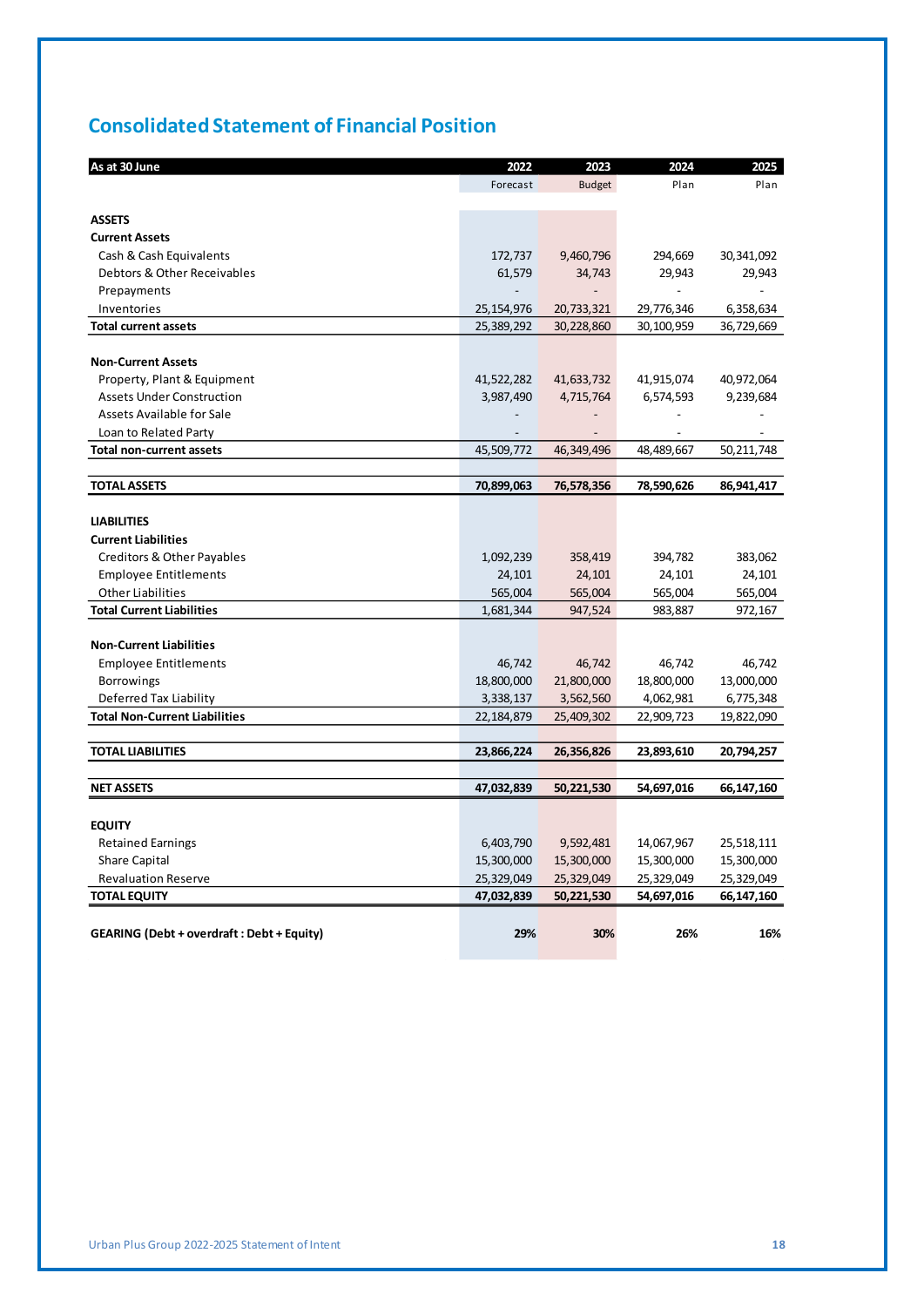# **Consolidated Statement of Cash Flows**

| For the Year Ended 30 June                                 | 2022           | 2023           | 2024           | 2025           |
|------------------------------------------------------------|----------------|----------------|----------------|----------------|
|                                                            | Forecast       | <b>Budget</b>  | Plan           | Plan           |
| <b>CASH FLOWS from OPERATING ACTIVITIES</b>                |                |                |                |                |
| Cash was provided from:                                    |                |                |                |                |
| Receipts from Rent and Leases                              | 2,712,794      | 2,814,932      | 2,838,124      | 2,885,970      |
| Receipts from Management Fees                              | 159,692        | 92,446         | 9,600          |                |
| Receipts from Other Revenue                                |                |                |                |                |
| <b>Interest Received</b>                                   |                |                |                |                |
| Receipts from Commercial Development Sales                 | 16,241,304     | 33,984,347     | 29,239,130     | 61,860,000     |
|                                                            | 19, 113, 789   | 36,891,725     | 32,086,854     | 64,745,970     |
| Cash was applied to:                                       |                |                |                |                |
| Payments to Employees                                      | (945, 905)     | (1,087,665)    | (1, 109, 188)  | (1, 131, 192)  |
| Payments to Suppliers                                      | (7,317,417)    | (17, 577, 025) | (31, 835, 140) | (22, 675, 083) |
| <b>Interest Paid</b>                                       | (524, 693)     | (515, 217)     | (691, 525)     | (554, 804)     |
| Tax Paid                                                   | (565,004)      | (1,015,623)    | (1, 240, 046)  | (1,740,467)    |
| Costs of Commercial Development Sales                      | (11, 295, 465) | (8,488,311)    | (205, 470)     | (30,620)       |
|                                                            | (20, 648, 485) | (28, 683, 842) | (35,081,369)   | (26, 132, 166) |
| <b>Net Cash Flows from Operating Activities</b>            | (1,534,696)    | 8,207,884      | (2,994,514)    | 38,613,804     |
|                                                            |                |                |                |                |
| <b>CASH FLOWS from INVESTING ACTIVITIES</b>                |                |                |                |                |
| Cash was provided from:                                    |                |                |                |                |
| Sale of Property, Plant and Equipment                      |                |                |                |                |
|                                                            |                |                |                |                |
| Cash was applied to:                                       |                |                |                |                |
| Purchase and Construction of Property, Plant and Equipment | (6, 196, 945)  | (1,919,825)    | (3, 171, 613)  | (2,767,381)    |
|                                                            | (6, 196, 945)  | (1,919,825)    | (3, 171, 613)  | (2,767,381)    |
|                                                            |                |                |                |                |
| <b>Net Cash Flows from Investing Activities</b>            | (6, 196, 945)  | (1,919,825)    | (3, 171, 613)  | (2,767,381)    |
|                                                            |                |                |                |                |
| <b>CASH FLOWS from FINANCING ACTIVITIES</b>                |                |                |                |                |
| Cash was provided from:                                    |                |                |                |                |
| Proceeds from Borrowings                                   | 10,900,000     | 8,800,000      | 26,600,000     | 10,600,000     |
|                                                            | 10,900,000     | 8,800,000      | 26,600,000     | 10,600,000     |
| Cash was applied to:                                       |                |                |                |                |
| <b>Repayment of Borrowings</b>                             | (5, 100, 000)  | (5,800,000)    | (29,600,000)   | (16,400,000)   |
| Repayment of Advance from Hutt City Council                |                |                |                |                |
|                                                            | (5, 100, 000)  | (5,800,000)    | (29,600,000)   | (16,400,000)   |
| <b>Net Cash Flows from Financing Activities</b>            | 5,800,000      | 3,000,000      | (3,000,000)    | (5,800,000)    |
|                                                            |                |                |                |                |
|                                                            |                |                |                |                |
| NET INCREASE/(DECREASE) in CASH and CASH EQUIVALENTS       | (1,931,640)    | 9,288,059      | (9, 166, 127)  | 30,046,423     |
| Cash and Cash Equivalents at the Beginning of the Year     | 2,104,377      | 172,737        | 9,460,796      | 294,669        |
| CASH AND CASH EQUIVALENTS AT THE END OF THE YEAR           | 172,737        | 9,460,796      | 294,669        | 30,341,092     |
|                                                            |                |                |                |                |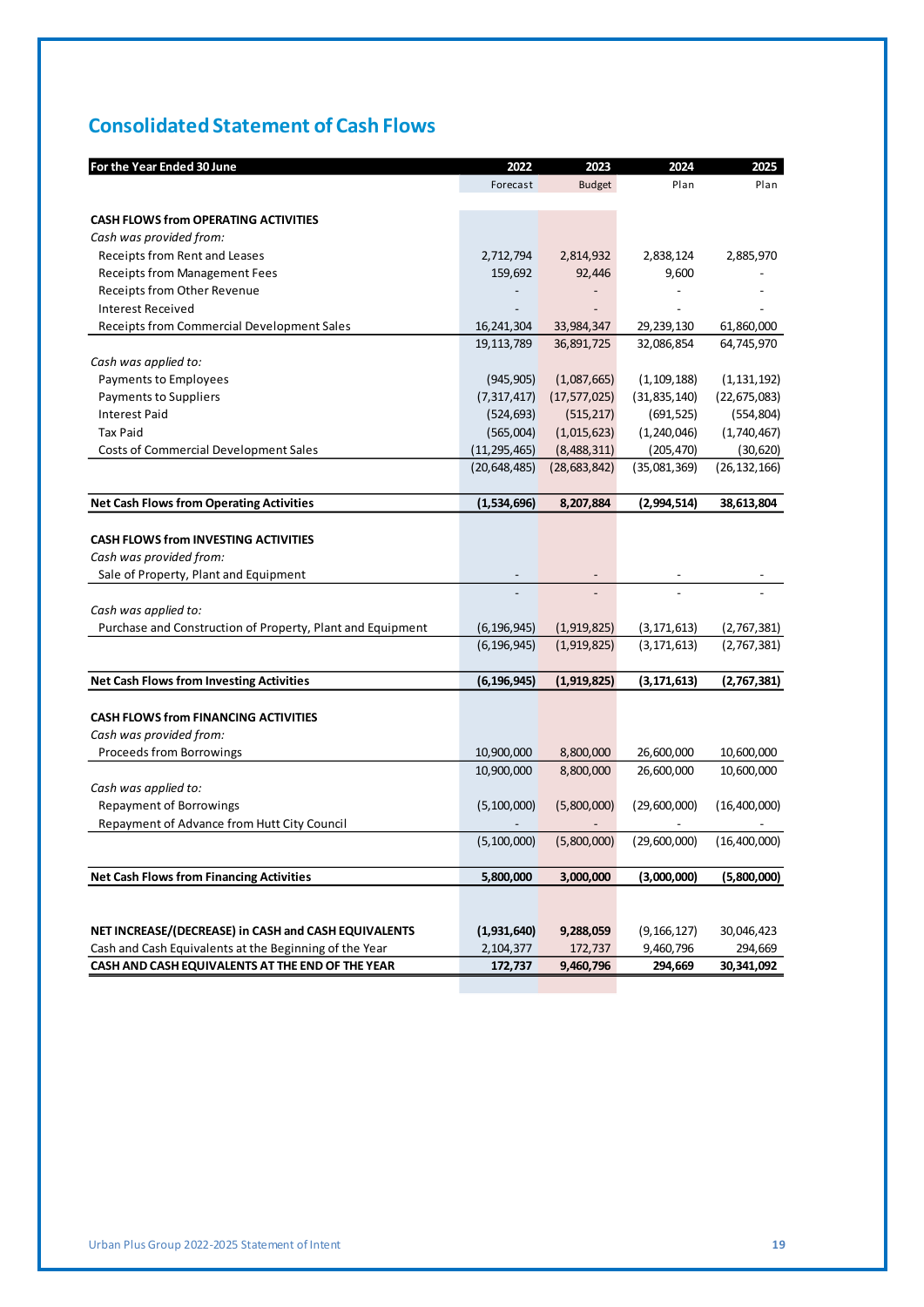# **Statement of Accounting Policies**

UPL will apply the following accounting policies consistently during the year and apply these policies to the Statement of Intent. In accordance with the New Zealand Institute of Chartered Accountants Financial Reporting Standard 42 (FRS 42), the following information is provided in respect of the Statement of Intent.

## **Nature of prospective information**

The financial information presented consists of forecasts that have been prepared on the basis of best estimates and assumptions on future events that UPL expects to take place.

## **Statement of compliance with International Financial Reporting Standard**

The financial statements have been prepared in accordance with New Zealand generally accepted accounting practice. They comply with New Zealand equivalents to International Financial Reporting Standards (NZ IFRS) and other applicable financial reporting standards, as appropriate for public benefit entities.

## **Reporting entity**

UPL is a company registered under the Companies Act 1993 and a Council-Controlled Trading Organisation as defined by Section 6 of the Local Government Act 2002. Hutt City Council is the only shareholder. The company was incorporated in New Zealand in 13 December 1996 as De Luien Developments Limited, changed its name to Centre City Plaza Limited on 27 June 1997, changed its name to Hutt Holdings Limited on 20 January 2003 and finally changed its name to Urban Plus Limited on 25 May 2007.

The financial statements have been prepared in accordance with the requirements of the Companies Act 1993, the Financial Reporting Act 1993 and the Local Government Act 2002.

For purposes of financial reporting, UPL is a public benefit entity.

## **Reporting period**

The reporting period covers the 12 months from 1 July 2022 to 30 June 2023. Comparative projected figures for the year ended 30 June 2024 and 30 June 2025 are provided.

## **Specific accounting policies**

The accounting policies set out below have been applied consistently to all periods presented in these financial statements.

The measurement basis applied is historical cost.

The accrual basis of accounting has been used unless otherwise stated. These financial statements are presented in New Zealand dollars rounded to the nearest thousand, unless otherwise stated.

## **Judgements and estimations**

Preparing financial statements in conformity with NZ IFRS requires judgements, estimates and assumptions that affect the application of policies and reported amounts of assets, liabilities, income and expenses. Where material, information on the major assumptions is provided in the relevant accounting policy or will be provided in the relevant note to the financial statements.

The estimates and underlying assumptions are reviewed on an ongoing basis. Revisions to accounting estimates are recognised in the period in which the estimate is revised if the revision affects only that period or in the period of the revision and future periods if the revision affects both current and future periods.

Judgements that have a significant effect on the financial statements and estimates with a significant risk of material adjustment in the next year are discussed in the relevant notes.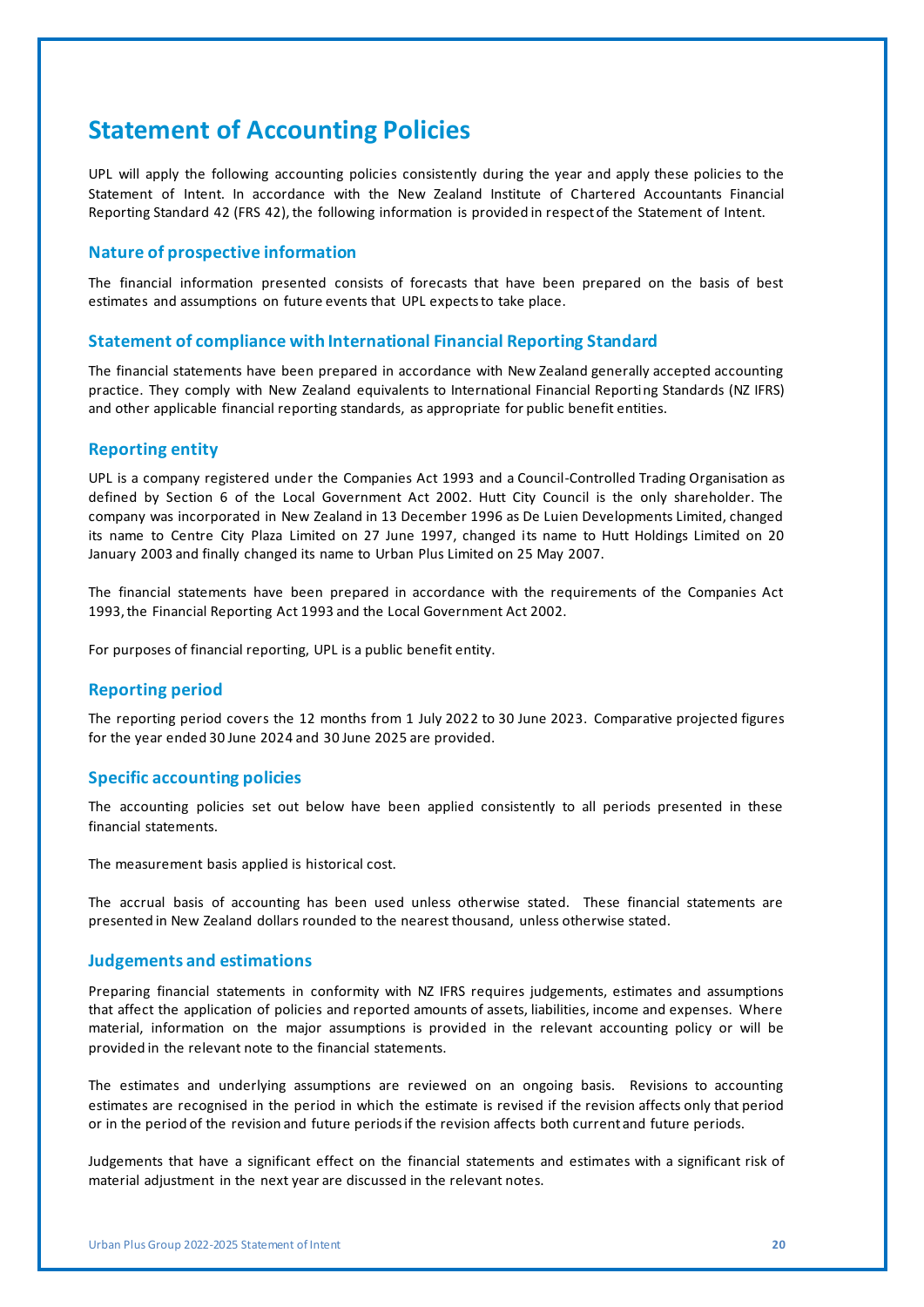## **Cash and cash equivalents**

Cash and cash equivalents includes cash on hand, deposits held at call with banks, other short term highly liquid investments with original maturities of three months or less, and bank overdrafts.

## **Debtors and other receivables**

Debtors and other receivables are initially measured at fair value and subsequently measured at amortised cost using the effective interest method, less any provision for impairment.

## **Revenue**

Revenue is measured at the fair value of consideration received.

Revenue from the rendering of services is recognised by reference to the stage of completion of the transaction at balance date, based on the actual service provided as a percentage of the total services to be provided.

Sales of goods are recognised when a product is sold to the customer. The recorded revenue is the gross amount of the sale, including credit card fees payable for the transaction. Such fees are included in other expenses.

Property sales are recognised on settlement date, along with the related expenses. Interest income is recognised using the effective interest method.

## **Property, plant and equipment**

On transition to NZ IFRS assets were recorded at cost less accumulated depreciation and impairment losses.

#### **Revaluation**

Land and buildings are revalued with sufficient regularity to ensure that their carrying amount does not differ materially from fair value and at least every three years. All other asset classes are carried at depreciated historical cost. The carrying values of revalued assets are assessed annually to ensure that they do not differ materially from the assets' fair values. If there is a material difference, then the off-cycle asset classes are revalued.

Revaluations of property, plant, and equipment are accounted for on a class-of-asset basis. The net revaluation results are credited or debited to other comprehensive income and are accumulated to an asset revaluation reserve in equity for that class of asset. Where this would result in a debit balance in the asset revaluation reserve, this balance is not recognised in other comprehensive income but is recognised in the surplus or deficit. Any subsequent increase on revaluation that reverses a previous decrease in value recognised in the surplus or deficit will be recognised first in the surplus or deficit up to the amount previously expensed, and then recognised in other comprehensive income.

#### **Additions**

Expenditure of a capital nature of \$500 or more has been capitalised. Expenditure of less than \$500 has been charged to operating expenditure. The cost of an item of property, plant and equipment is recognised as an asset if, and only if, it is probable that future economic benefits or service potential associated with the item will flow to UPL and the cost of the item can be measured reliably.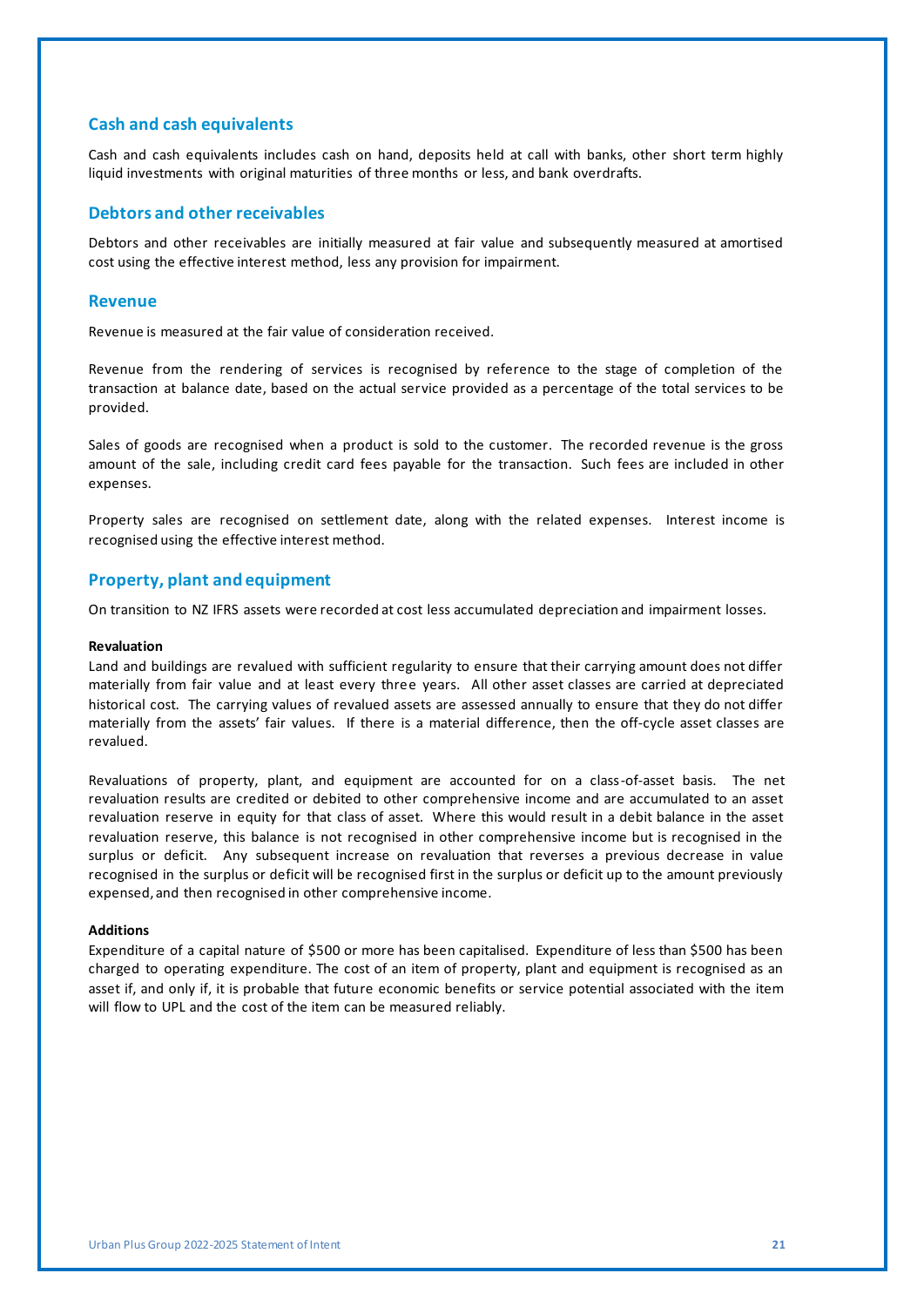### **Disposals**

Gains and losses on disposals are determined by comparing the proceeds with the carrying amount of the asset. Gains and losses on disposals are recognised in the Statement of Comprehensive Income.

### **Subsequent costs**

Costs incurred subsequent to initial acquisition are capitalised only when it is probable that future economic benefits or service potential associated with the item will flow to UPL and the cost of the item can be measured reliably.

### **Depreciation**

Depreciation is provided on a straight line basis on all property, plant and equipment at rates that will write off the cost (valuation) of the assets to their estimated residual values over their useful lives. The straight line depreciation rates are as follows:

| <b>Estimated economic lives</b> | Years    | Rate               |
|---------------------------------|----------|--------------------|
| <b>Buildings</b>                | $2 - 69$ | $1.45\% - 50.00\%$ |
| Plant and equipment             | $8 - 13$ | 7.69% - 12.00%     |
| Vehicles                        |          | 12.76%             |

The residual value and useful life of an asset is reviewed and adjusted if applicable at each financial year end.

### **Intangible assets**

#### **Software acquisition and development**

Acquired computer software licenses are capitalised on the basis of the costs incurred to acquire and bring to use the specific software. Costs associated with maintaining computer software are recognised as an expense when incurred. Costs that are directly associated with the development of software for internal use by UPL, are recognised as an intangible asset.

#### **Amortisation**

The carrying value of an intangible asset with a finite life is amortised on a straight-line basis over its useful life. Amortisation begins when the asset is available for use and ceases at the date that the asset is derecognised. The amortisation charge for each period is recognised in the Statement of Comprehensive Income.

The useful lives and associated amortisation rates of major classes of intangible assets have been estimated as follows:

| <b>Estimated economic lives</b> | Years | Rate |
|---------------------------------|-------|------|
| Computer software               |       | 36%  |

# **Impairment of non-financial assets**

Assets with a finite useful life are reviewed for impairment whenever events or changes in circumstances indicate that the carrying amount may not be recoverable. If an asset's carrying amount exceeds its recoverable amount, the asset is impaired and the carrying amount is written down to the recoverable amount. The total impairment loss is recognised in the Statement of Comprehensive Income.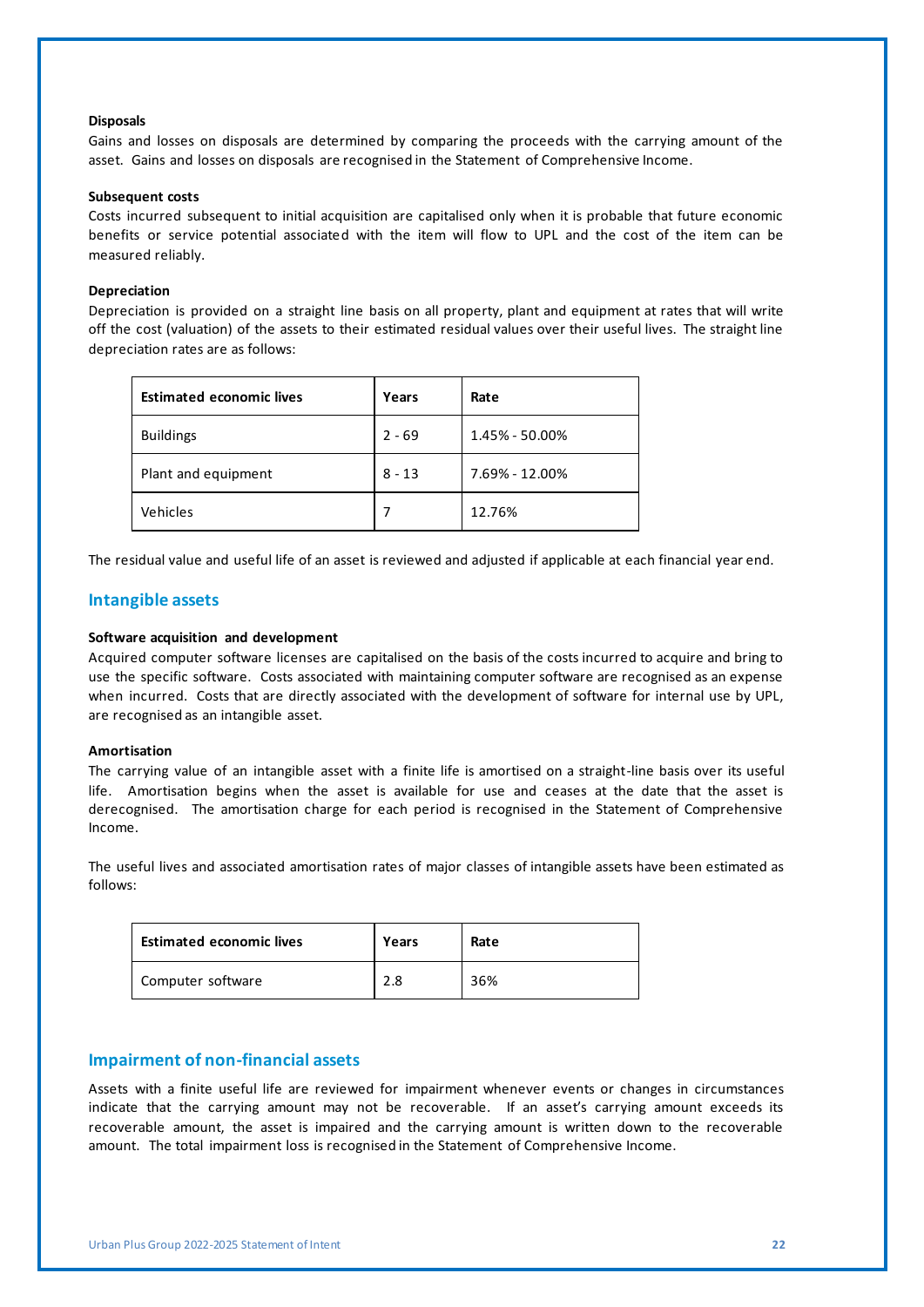# **Goods and services tax**

All items in the financial statements are stated exclusive of GST, except for receivables and payables. Where GST is not recoverable as input tax then it is recognised as part of the related asset or expense.

The net amount of GST recoverable from, or payable to, the Inland Revenue Department (IRD) is included as part of receivables or payables in the Statement of Financial Position.

Commitments and contingencies are disclosed exclusive of GST.

## **Employee entitlements**

#### **Short-term entitlements**

Employee benefits that UPL expects to be settled within 12 months of balance date are measured at nominal values based on accrued entitlements at current rates of pay. These include salaries and wages accrued up to balance date, annual leave earned to, but not yet taken at balance date, retiring and long service leave entitlements expected to be settled within 12 months, and sick leave.

UPL recognises a liability for sick leave to the extent that absences in the coming year are expected to be greater than the sick leave entitlements earned in the coming year. The amount is calculated based on the unused sick leave entitlement that can be carried forward at balance date, to the extent that UPL anticipates it will be used by staff to cover those future absences.

UPL recognises a liability and an expense for bonuses where contractually obliged or where there is a past practice that has created a constructive obligation.

#### **Borrowings**

Borrowings are initially recognised at their fair value. After initial recognition, all borrowings are measured at amortised cost using the effective interest method.

#### **Borrowing costs**

Borrowing costs are recognised as an expense in the period in which they are incurred.

### **Creditors and other payables**

Creditors and other payables are initially measured at fair value and subsequently measured at amortised cost using the effective interest method.

#### **Income tax**

Income tax for the period is calculated by reference to the amount of income taxes payable or recoverable in respect of the taxable profit or tax loss for the period. It is calculated using tax rates and tax laws that have been enacted or substantively enacted by the reporting date. Current tax for current and prior periods is recognised as a liability (or asset) to the extent that it is unpaid (or refundable).

## **Property intended for sale**

Property previously held but now being sold as it is no longer required is classified as a property held for sale.

This classification is used where the carrying amount of the property will be recovered through sale, the property is available for immediate sale in its present condition and sale is highly probable.

Property held for sale is recorded at the lower of the carrying amount and fair value less costs to sell. From the time a property is classified as held for sale, depreciation is no longer charged on the improvements.

Where property is held for sale or for development for sale, in the ordinary course of business, it is classified as inventory. Such property is recorded at the lower of cost and net realisable value (selling price less costs to complete and sale costs). Any write-downs to net realisable value are expensed in the net surplus/(deficit) for the year.